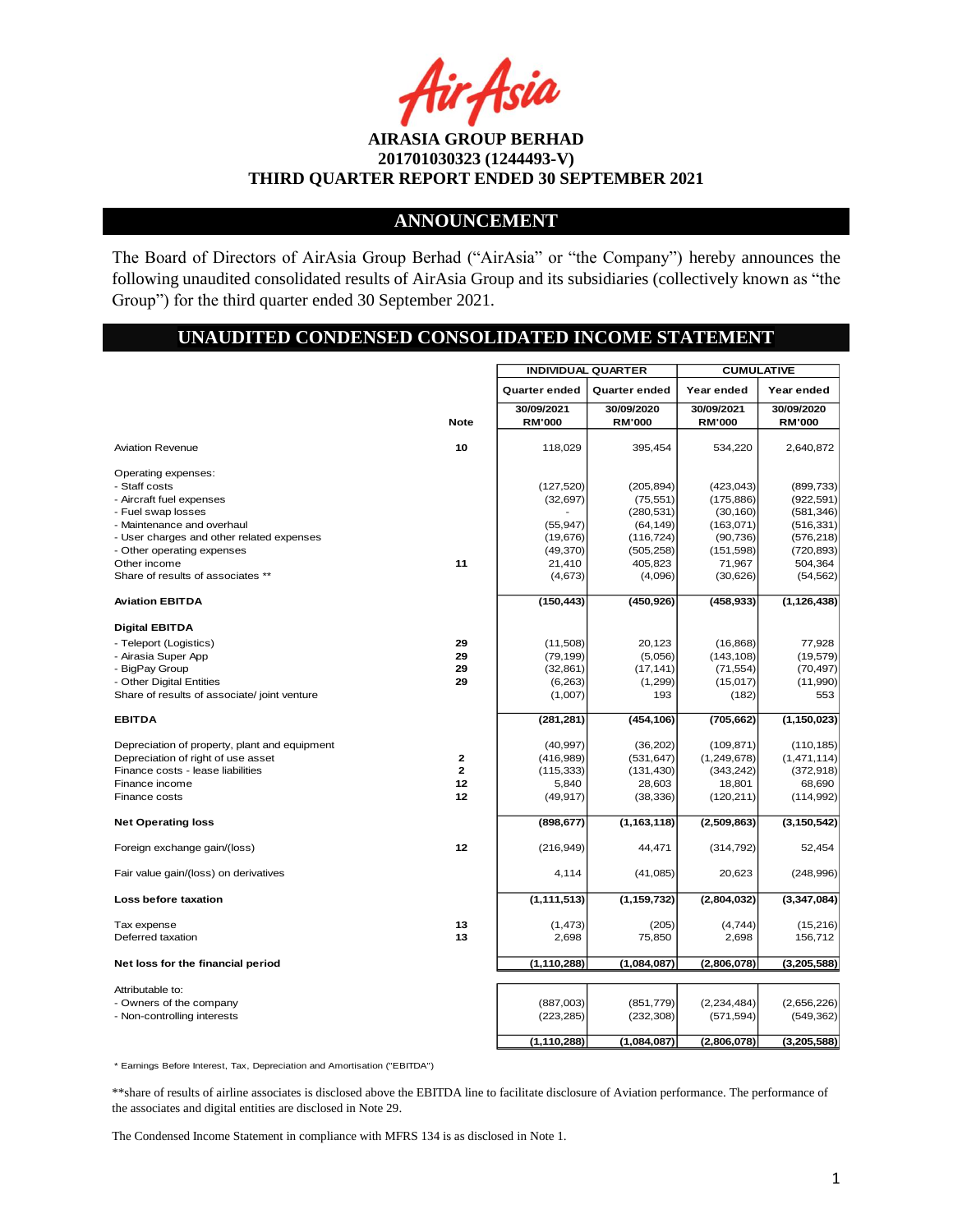Asia

# **UNAUDITED CONDENSED CONSOLIDATED STATEMENT OF COMPREHENSIVE INCOME**

|                                                                                     | <b>INDIVIDUAL QUARTER</b>   |                             | <b>CUMULATIVE</b>           |                             |
|-------------------------------------------------------------------------------------|-----------------------------|-----------------------------|-----------------------------|-----------------------------|
|                                                                                     | Quarter ended               | Quarter ended               | Year ended                  | Year ended                  |
|                                                                                     | 30/09/2021<br><b>RM'000</b> | 30/09/2020<br><b>RM'000</b> | 30/09/2021<br><b>RM'000</b> | 30/09/2020<br><b>RM'000</b> |
| Net loss for the financial period                                                   | (1, 110, 288)               | (1,084,087)                 | (2,806,078)                 | (3,205,588)                 |
| Other comprehensive income/(loss)                                                   |                             |                             |                             |                             |
| Remeasurement loss on employee benefits liability, net of tax<br>Fair value reserve | 15,400<br>121,391           | (12, 387)<br>(43, 922)      | 15,207<br>114,371           | (11, 539)<br>(249, 467)     |
| Cash flow hedges<br>Foreign currency translation differences                        | 30,058<br>(87, 478)         | 231,349<br>(177, 243)       | 35,609<br>(198, 570)        | (536, 412)<br>115,583       |
| <b>Total comprehensive loss</b>                                                     | (1,030,917)                 | (1,086,290)                 | (2,839,461)                 | (3,887,423)                 |
| Total comprehensive income attributable to:                                         |                             |                             |                             |                             |
| Owners of the Company                                                               | (725, 723)                  | (781,096)                   | (2,272,081)                 | (3, 177, 680)               |
| Non-controlling interests                                                           | (305,194)                   | (305,194)                   | (567, 380)                  | (709,743)                   |
|                                                                                     | (1,030,917)                 | (1,086,290)                 | (2,839,461)                 | (3,887,423)                 |

The condensed consolidated income statement and consolidated statement of comprehensive income should be read in conjunction with the audited financial statements for the financial year ended 31 December 2020 and the accompanying explanatory notes attached to the interim financial statements.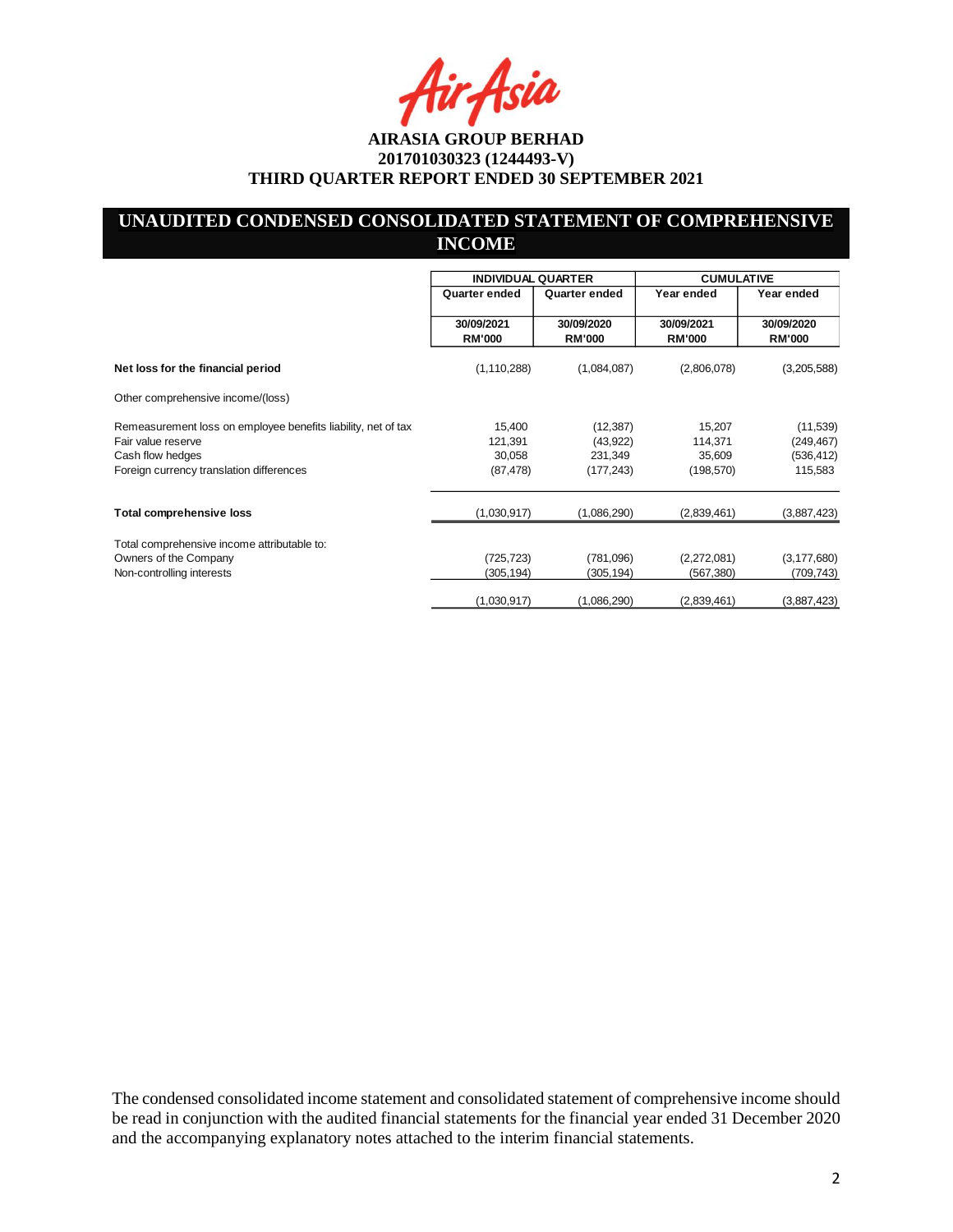4ir Asia

# **UNAUDITED CONDENSED CONSOLIDATED STATEMENT OF FINANCIAL POSITION**

|                                                 |             | AS AT         | AS AT         |
|-------------------------------------------------|-------------|---------------|---------------|
|                                                 |             | 30/09/2021    | 31/12/2020    |
|                                                 | <b>Note</b> | <b>RM'000</b> | <b>RM'000</b> |
| <b>NON CURRENT ASSETS</b>                       |             |               |               |
| Property, plant and equipment                   | 14          | 907,687       | 1,085,639     |
| Right of use assets                             | 21          | 9,433,915     | 9,444,946     |
| Finance lease receivables                       | 21          | 481,321       | 505,499       |
| Investment in associates                        | 16          | 452,153       | 482,754       |
| Investment in joint venture                     |             | 1,148         | 1,332         |
| Investment securities                           | 15          | 255,323       | 472,719       |
| Intangible assets                               |             | 784,309       | 640,553       |
| Deferred tax assets                             |             | 767,857       | 774,155       |
| Receivables and prepayments                     | 17          | 3,295,787     | 3,106,941     |
| Deposits on aircraft purchase                   |             | 611,658       | 590,179       |
| Derivative financial instruments                | 23          |               |               |
|                                                 |             | 16,991,158    | 17,104,717    |
| <b>CURRENT ASSETS</b>                           |             |               |               |
| <b>Inventories</b>                              |             | 157,804       | 141,421       |
| Receivables and prepayments                     | 17          | 856,790       | 903,294       |
| Finance lease receivables                       | 22          | 75,201        | 432,666       |
| Amounts due from associates                     |             | 527,462       | 360,385       |
| Amounts due from related parties                |             | 42,724        | 107,047       |
| Derivative financial instruments                | 23          |               | 77,808        |
| Tax recoverable                                 |             | 4,427         | 3,442         |
| Deposits, bank and cash balances                |             | 400,737       | 533,278       |
|                                                 |             | 2,065,145     | 2,559,341     |
| <b>CURRENT LIABILITIES</b>                      |             |               |               |
| Trade and other payables                        | 18          | 2,542,069     | 2,307,125     |
| Aircraft maintenance provisions and liabilities | 19          | 907,281       | 711,764       |
| Sales in advance                                |             | 895,502       | 933,376       |
| Amounts due to associates                       |             | 24,386        | 35,907        |
| Amounts due to related parties                  |             | 35,421        | 49,923        |
| <b>Borrowings</b>                               | 20          | 919,875       | 1,016,312     |
| Lease liabilities                               | 21          | 4,602,465     | 3,247,138     |
| Derivative financial instruments                | 22          |               | 134,655       |
| Provision of taxation                           |             | 24,268        | 25,629        |
|                                                 |             | 9,951,267     | 8,461,829     |
|                                                 |             |               |               |
| <b>NET CURRENT LIABILITIES</b>                  |             | (7,886,122)   | (5,902,488)   |
|                                                 |             |               |               |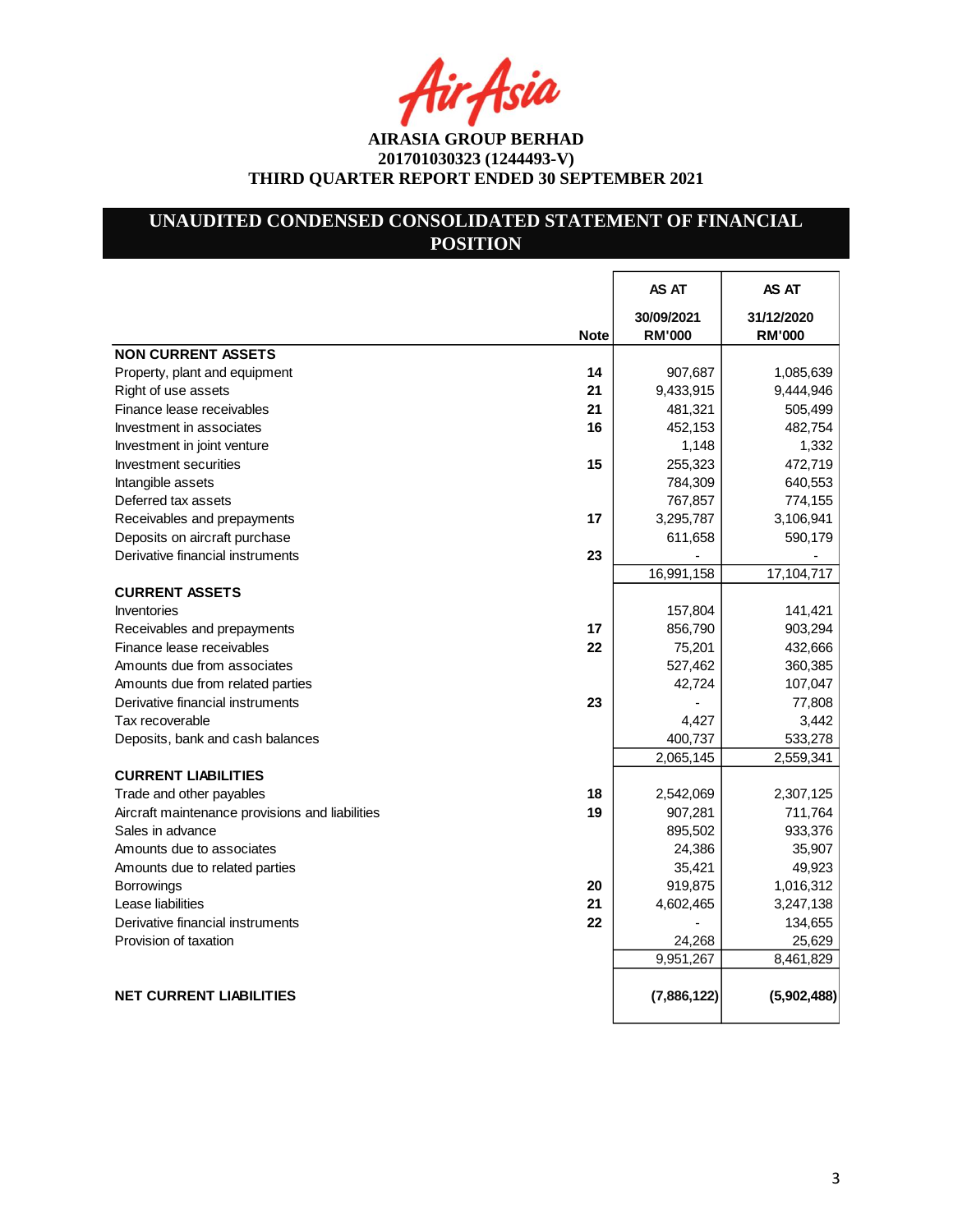ir Asia

# **UNAUDITED CONDENSED CONSOLIDATED STATEMENT OF FINANCIAL POSITION**

|                                                 |             | AS AT                       | AS AT                       |
|-------------------------------------------------|-------------|-----------------------------|-----------------------------|
|                                                 | <b>Note</b> | 30/09/2021<br><b>RM'000</b> | 31/12/2020<br><b>RM'000</b> |
| <b>NON CURRENT LIABILITIES</b>                  |             |                             |                             |
| Trade and other payables                        | 18          | 292,777                     | 273,455                     |
| Aircraft maintenance provisions and liabilities | 19          | 4,950,501                   | 4,857,292                   |
| <b>Borrowings</b>                               | 20          | 333,835                     | 272,557                     |
| Lease liabilities                               | 21          | 9,274,270                   | 9,188,102                   |
| Deferred tax liabilities                        |             | 17,982                      | 18,132                      |
| Derivative financial instruments                | 22          | 43,512                      | 64,818                      |
| Provision for retirement benefits               |             | 95,627                      | 97,667                      |
|                                                 |             | 15,008,504                  | 14,772,023                  |
|                                                 |             |                             |                             |
|                                                 |             | (5,903,468)                 | (3, 569, 794)               |
|                                                 |             |                             |                             |
| <b>CAPITAL AND RESERVES</b>                     |             |                             |                             |
| Share capital                                   |             | 8,462,770                   | 8,023,268                   |
| Merger deficit                                  |             | (5,507,594)                 | (5,507,594)                 |
| Other reserves                                  |             | (88, 453)                   | (225, 368)                  |
| Foreign exchange reserve                        |             | (256, 987)                  | (57, 378)                   |
| Retained earnings                               |             | (5,763,177)                 | (3, 447, 215)               |
|                                                 |             | (3, 153, 441)               | (1,214,287)                 |
| Non-controlling interests                       |             | (2,750,027)                 | (2,355,507)                 |
| <b>Total equity</b>                             |             | (5,903,468)                 | (3, 569, 794)               |
| Net assets per share attributable to ordinary   |             |                             |                             |
| equity holders of the Company (RM)              |             | (0.81)                      | (0.36)                      |

The condensed consolidated statement of financial position should be read in conjunction with the audited financial statements for the financial year ended 31 December 2020 and the accompanying explanatory notes attached to the interim financial statements.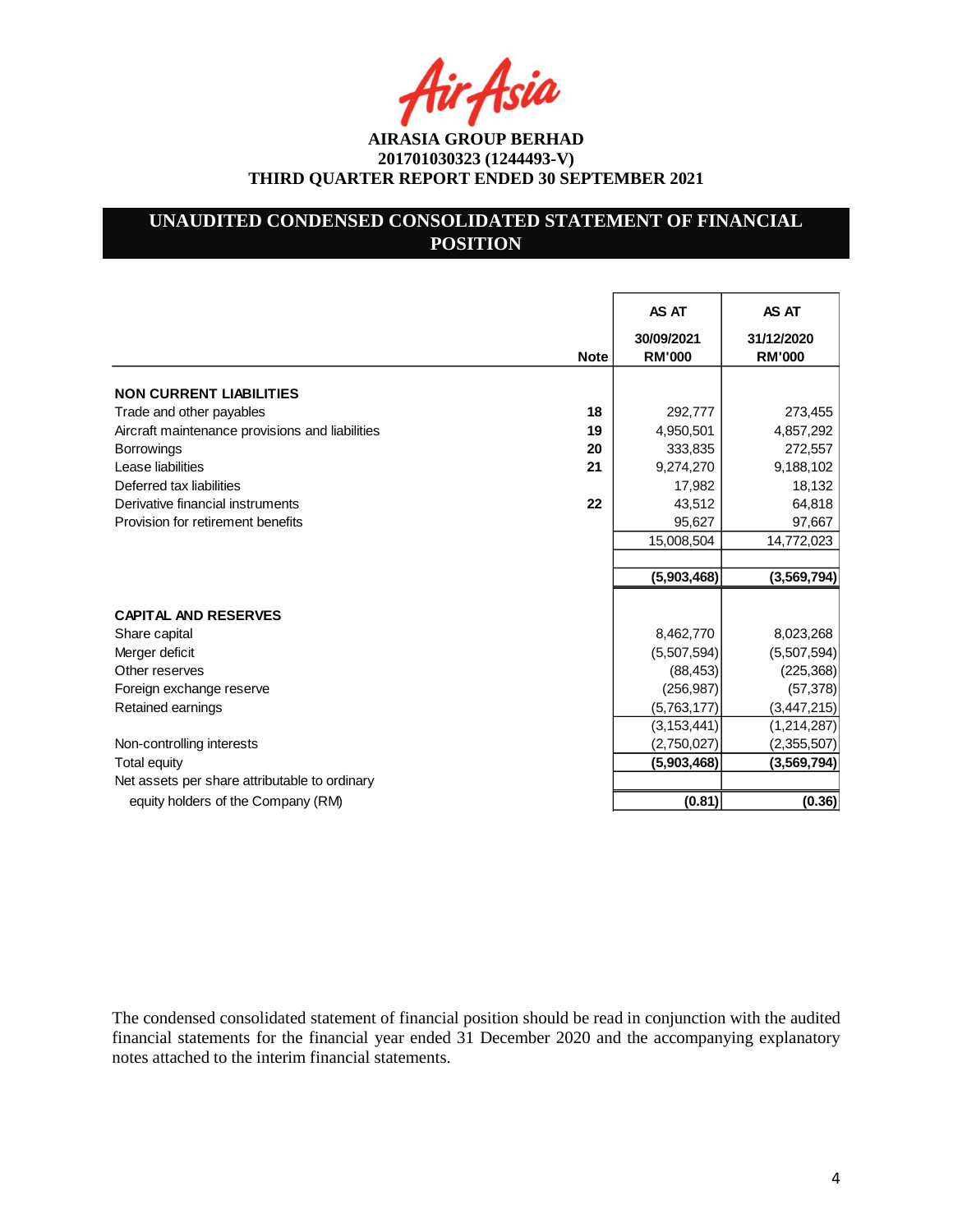Air Asia

# **UNAUDITED CONDENSED CONSOLIDATED STATEMENT OF CHANGES IN EQUITY**

|                                                                                                                | Attributable to owners of the Company |                                   |                                           |                                                 |                                              |                                                |                                                             |                                                                                  |                                         |                            |                                                   |                                  |
|----------------------------------------------------------------------------------------------------------------|---------------------------------------|-----------------------------------|-------------------------------------------|-------------------------------------------------|----------------------------------------------|------------------------------------------------|-------------------------------------------------------------|----------------------------------------------------------------------------------|-----------------------------------------|----------------------------|---------------------------------------------------|----------------------------------|
|                                                                                                                | Number<br>of shares<br>'000           | Share<br>Capital<br><b>RM'000</b> | Merger<br><b>Deficit</b><br><b>RM'000</b> | Foreign<br>exchange<br>reserve<br><b>RM'000</b> | Share-<br>based<br>payments<br><b>RM'000</b> | Cash flow<br>hedge<br>reserve<br><b>RM'000</b> | <b>Fair value</b><br>and other<br>reserves<br><b>RM'000</b> | Remeasure-<br>ment loss on<br>employee<br>benefits<br>liability<br><b>RM'000</b> | Retained<br>earnings<br><b>RM'000</b>   | Total<br><b>RM'000</b>     | Non-<br>controlling<br>interests<br><b>RM'000</b> | Total<br>equity<br><b>RM'000</b> |
| At 1 January 2021                                                                                              | 3,341,974                             | 8,023,268                         | (5,507,594)                               | (57, 378)                                       | ٠                                            | (101, 222)                                     | (105, 506)                                                  | (18, 640)                                                                        | (3,447,215)                             | (1, 214, 287)              | (2,355,507)                                       | (3, 569, 794)                    |
| Net profit for the financial period<br>Other comprehensive income                                              |                                       | ۰                                 | ٠<br>٠                                    | (199, 609)                                      | ۰.<br>٠                                      | 32,723                                         | 114,371                                                     | 14,918                                                                           | (2, 234, 484)                           | (2, 234, 484)<br>(37, 597) | (571, 594)<br>4,214                               | (2,806,078)<br>(33, 383)         |
| <b>Issuance of new shares</b><br>Acquisition of subsidiary<br>Dilution of interest in subsidiary               | 470,214                               | 336,464                           | ٠                                         |                                                 | ٠<br>٠                                       |                                                |                                                             |                                                                                  | $\sim$                                  | 336,464                    | 166,000<br>1,206                                  | 336,464<br>166,000<br>1,206      |
| Acquisition of non-controlling interests in a<br>6<br>subsidiary<br>Transfer of fair value reserve of disposed | 85,865                                | 103,038                           |                                           |                                                 |                                              |                                                |                                                             |                                                                                  | (108, 691)                              | (5,653)                    | 5,653                                             |                                  |
| investment securities to retained earnings<br>Share-based payment expensed                                     |                                       |                                   |                                           |                                                 | 2,116                                        |                                                | (27, 213)                                                   |                                                                                  | 27,213                                  | 2,116                      | $\sim$<br>$\overline{\phantom{a}}$                | 2,116                            |
| At 30 September 2021                                                                                           | 3,898,053                             | 8,462,770                         | (5,507,594)                               | (256, 987)                                      | 2,116                                        | (68, 499)                                      | (18, 348)                                                   | (3, 722)                                                                         | (5,763,177)                             | (3, 153, 441)              | (2,750,027)                                       | (5,903,468)                      |
| At 1 January 2020                                                                                              | 3,341,974                             | 8,023,268                         | (5,507,594)                               | 171,137                                         | ۰                                            | 38,466                                         | 103,768                                                     | 4,833                                                                            | 1,664,452                               | 4,498,330                  | (1,587,590)                                       | 2,910,740                        |
| Net profit for the financial period<br>Other comprehensive income                                              |                                       |                                   | ٠                                         | 140,399                                         | $\sim$                                       | (536, 412)                                     | (249, 467)                                                  | (11, 539)                                                                        | (2,656,226)<br>$\overline{\phantom{a}}$ | (2,656,226)<br>(657, 019)  | (549, 362)<br>(27,908)                            | (3,205,588)<br>(684, 927)        |
| At 30 September 2020                                                                                           | 3,341,974                             | 8,023,268                         | (5,507,594)                               | 311,536                                         | $\overline{\phantom{0}}$                     | (497, 946)                                     | (145, 699)                                                  | (6,706)                                                                          | (991, 774)                              | 1,185,085                  | (2, 164, 860)                                     | (979, 775)                       |

The condensed consolidated statement of changes in equity should be read in conjunction with the audited financial statements for the financial year ended 31 December 2020 and the accompanying explanatory notes attached to the interim financial statements.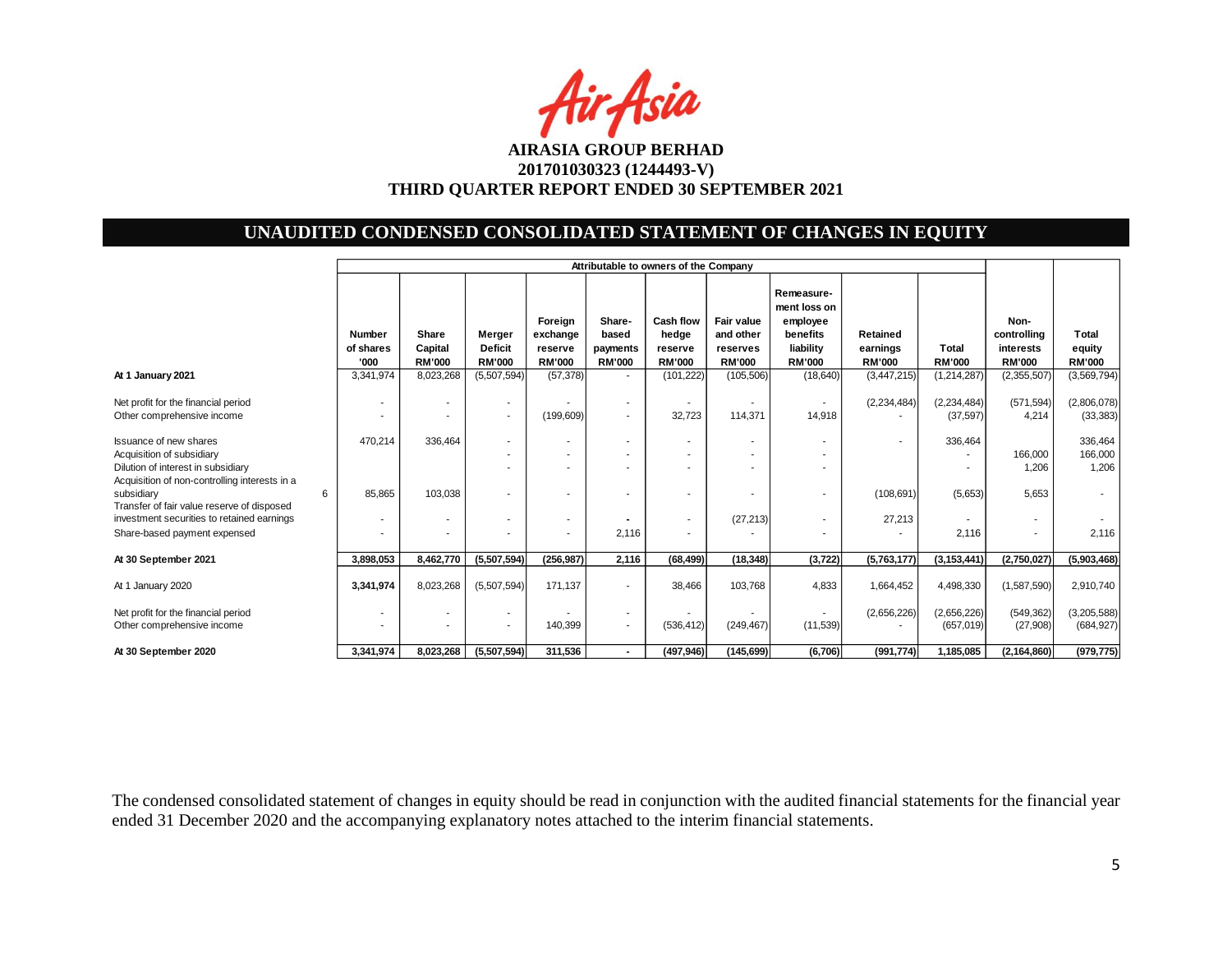fir<sub>i</sub>fsia

# **UNAUDITED CONDENSED CONSOLIDATED CASH FLOW STATEMENTS**

|                                                                | <b>PERIOD ENDED</b>         | <b>PERIOD ENDED</b>         |
|----------------------------------------------------------------|-----------------------------|-----------------------------|
|                                                                | 30/09/2021<br><b>RM'000</b> | 30/09/2020<br><b>RM'000</b> |
| <b>CASH FLOWS FROM OPERATING ACTIVITIES</b>                    |                             |                             |
| Loss before taxation                                           | (2,804,032)                 | (3,347,084)                 |
| Adjustments:                                                   |                             |                             |
| Property, plant and equipment                                  |                             |                             |
| - Depreciation                                                 | 109,871                     | 110,185                     |
| - Gain on disposal                                             | (37, 288)                   | (404, 186)                  |
| - Write Off                                                    | 3,129                       |                             |
| <b>Rights of Use Asset</b>                                     |                             |                             |
| - Depreciation                                                 | 1,249,678                   | 1,471,114                   |
| Intangible assets                                              |                             |                             |
| - Amortisation                                                 |                             | 2,681                       |
| Provision for retirement benefit                               | 3,579                       | 5,382                       |
| Impairment of receivables, related parties, joint ventures and |                             |                             |
| investment securities                                          |                             | 454,916                     |
| Reversal of impairment on intercompany                         | (2,839)                     |                             |
| Fair value loss/(gain) on derivative financial intruments      | (20, 623)                   | 248,996                     |
| Share of results of associates and joint venture               | 30,808                      | 54,009                      |
| Net unrealised foreign exchange (gain)/losses                  | 292,424                     | (77, 552)                   |
| Interest expense                                               | 113,207                     | 114,992                     |
| Interest on lease liabilities                                  | 343,242                     | 372,918                     |
| Interest income                                                | (18, 801)                   | (68, 690)                   |
|                                                                | (737, 645)                  | (1,062,319)                 |
| <b>Changes in working capital</b>                              |                             |                             |
| Inventories                                                    | (16, 997)                   | 657                         |
| Receivables and prepayments                                    | (53, 640)                   | 416,422                     |
| Trade and other payables and provisions                        | 286,826                     | 876,541                     |
| Sales in advance                                               | (34,590)                    | (234, 201)                  |
| Intercompany balances                                          | (37, 791)                   | (1, 122, 733)               |
| <b>Cash used in operations</b>                                 | (593, 837)                  | (1, 125, 633)               |
| Interest paid                                                  | (49, 644)                   | (49, 961)                   |
| Interest received                                              | 1,570                       | 10,879                      |
| Tax paid                                                       | (4, 158)                    | (3,570)                     |
| Retirement benefit paid                                        | (7, 218)                    | (1,039)                     |
| Net cash used in operating activities                          | (653, 287)                  | (1, 169, 324)               |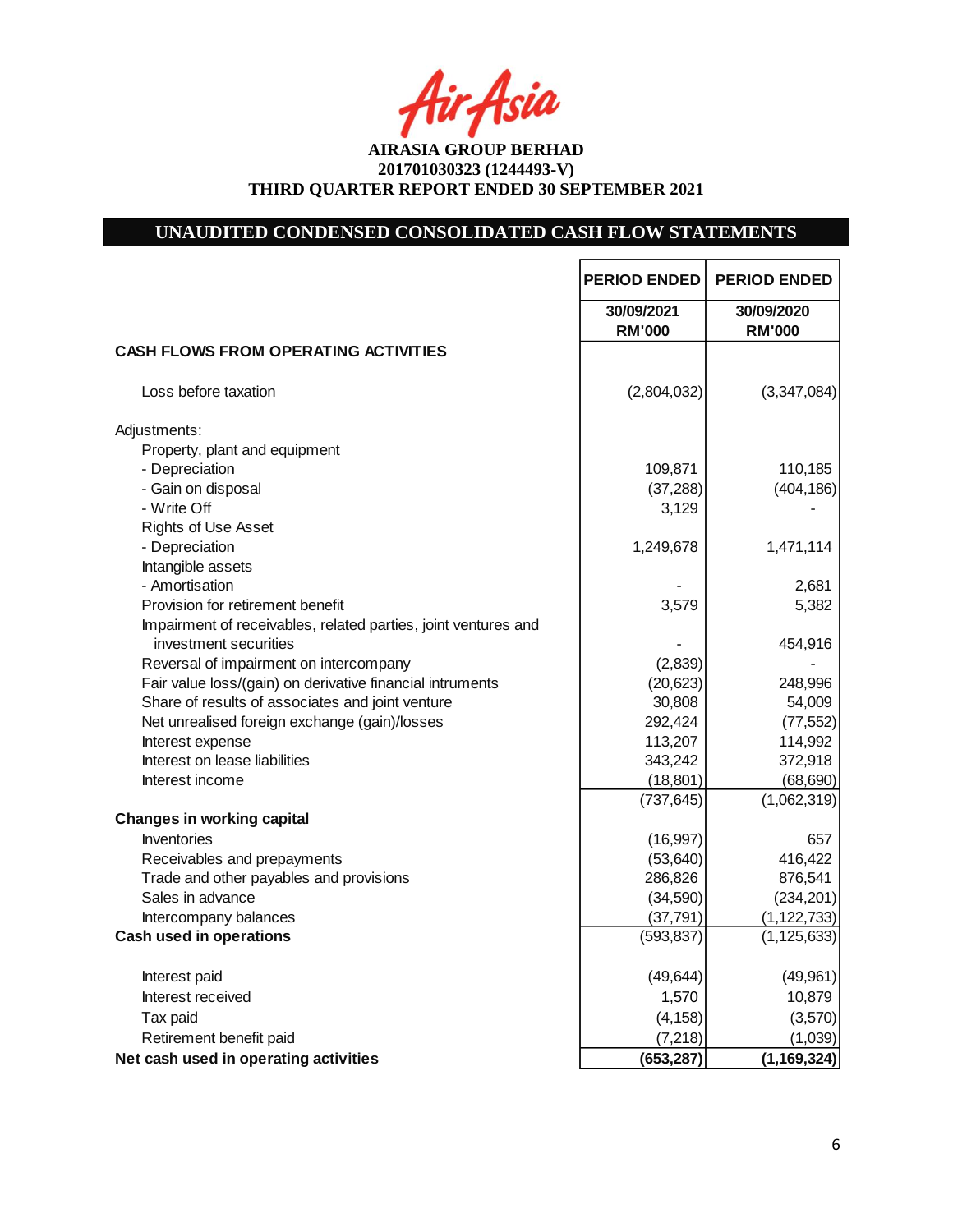Asia

**AIRASIA GROUP BERHAD 201701030323 (1244493-V) THIRD QUARTER REPORT ENDED 30 SEPTEMBER 2021**

# **UNAUDITED CONDENSED CONSOLIDATED CASH FLOW STATEMENTS**

|                                                                     | <b>PERIOD ENDED</b>         | <b>PERIOD ENDED</b>         |
|---------------------------------------------------------------------|-----------------------------|-----------------------------|
|                                                                     | 30/09/2021<br><b>RM'000</b> | 30/09/2020<br><b>RM'000</b> |
| <b>CASH FLOWS FROM INVESTING ACTIVITIES</b>                         |                             |                             |
| Property, plant and equipment                                       |                             |                             |
| - Additions                                                         | (15, 907)                   | (141, 064)                  |
| - Proceeds from disposal                                            | 44,620                      | 237,372                     |
| Addition in intangible assets                                       |                             | (7,944)                     |
| Acquisition of                                                      |                             |                             |
| - subsidiaries, net of cash acquired                                | 26,528                      |                             |
| Acquisition of other investments                                    |                             | (1,758)                     |
| Net movement other investments                                      | 289,356                     |                             |
| Additional subscription of shares in associates                     | (6)                         |                             |
| Investment in joint venture                                         |                             | (2,025)                     |
| Net cash generated from/(used in) investing activities              | 344,591                     | 84,581                      |
| <b>CASH FLOWS FROM FINANCING ACTIVITIES</b>                         |                             |                             |
| Proceeds from issuance of shares                                    | 336,464                     |                             |
| Proceeds from borrowings                                            | 355,602                     | 148,957                     |
| Interest on lease liabilities                                       |                             | (372, 918)                  |
| Repayment of borrowings and lease liabilities                       | (512, 037)                  | (689, 338)                  |
| Net cash generated from/(used in) financing activities              | 180,029                     | (913, 299)                  |
| <b>NET DECREASE FOR THE FINANCIAL PERIOD</b>                        | (128, 667)                  | (1,998,042)                 |
| CASH AND CASH EQUIVALENTS AT BEGINNING<br>OF THE FINANCIAL YEAR     | 533,278                     | 2,588,097                   |
| <b>CURRENCY TRANSLATION DIFFERENCES</b>                             | (3,874)                     | 28,369                      |
| <b>CASH AND CASH EQUIVALENTS AT END OF</b><br><b>FINANCIAL YEAR</b> | 400,737                     | 618,423                     |

The condensed consolidated cash flow statements should be read in conjunction with the audited financial statements for the financial year ended 31 December 2020 and the accompanying explanatory notes attached to the interim financial statements.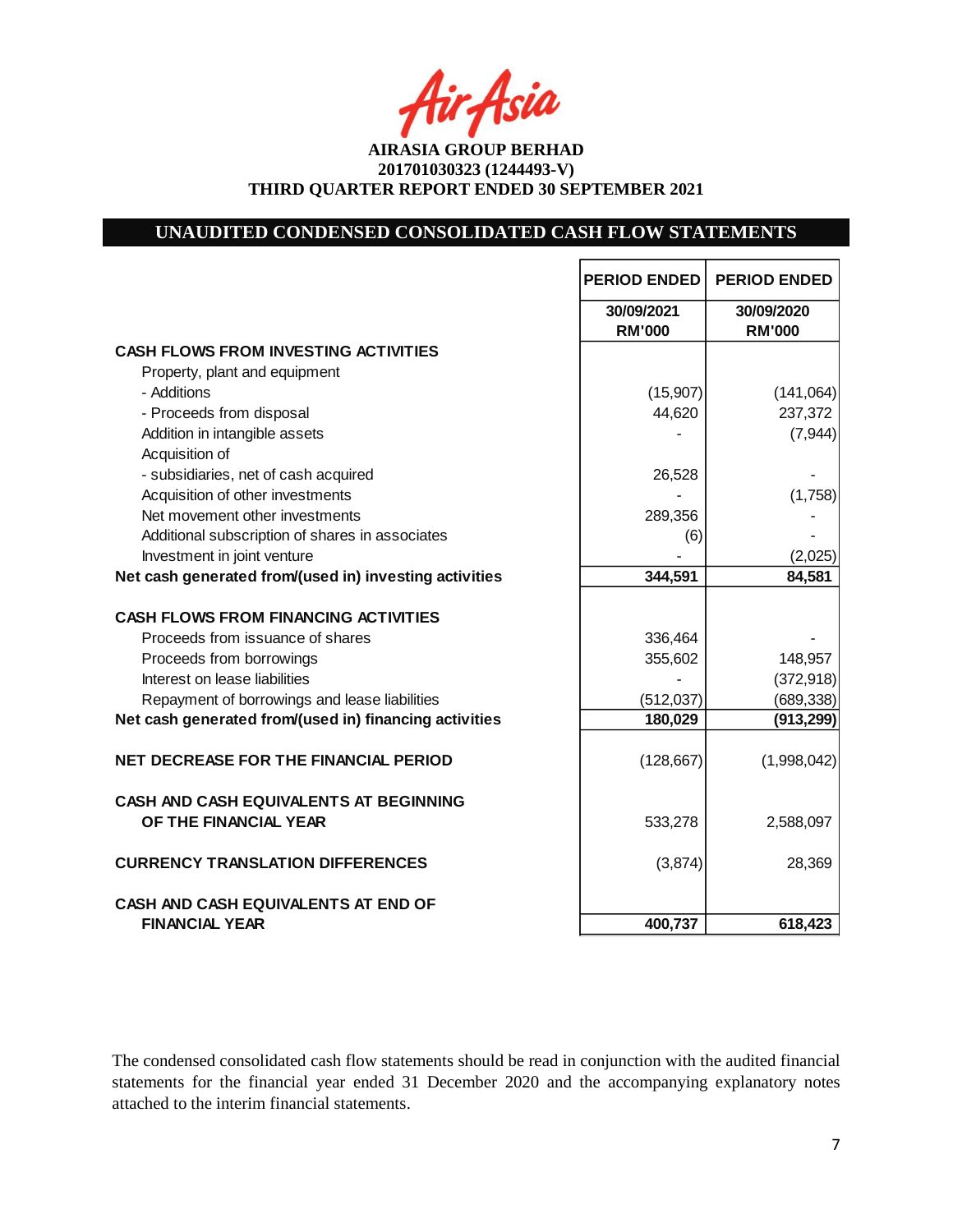r Asia

**AIRASIA GROUP BERHAD 201701030323 (1244493-V) THIRD QUARTER REPORT ENDED 30 SEPTEMBER 2021**

# **NOTES TO THE QUARTERLY REPORT**

#### **1. Basis of preparation**

The Interim Financial Report is unaudited and has been prepared in accordance with paragraph 9.22 and Appendix 9B of Bursa Malaysia Securities Berhad's ("Bursa Malaysia") Listing Requirements. The Consolidated Income Statement on page 1 has been presented to better reflect the Airline and Digital activities of the Group.

The Interim Financial Statements should be read in conjunction with the audited financial statements for the year ended 31 December 2020. The explanatory notes attached to the interim financial statements provide an explanation of events and transactions that are significant for understanding of the changes in the financial position and performance of the Group since the year ended 31 December 2020.

The Consolidated Income Statement for the quarter ended 30 September 2021, in compliance with MFRS134: Interim Financial Reporting is as follows:

|                                                 | <b>INDIVIDUAL QUARTER</b>   |                             | <b>CUMULATIVE</b>           |                             |  |
|-------------------------------------------------|-----------------------------|-----------------------------|-----------------------------|-----------------------------|--|
|                                                 | <b>Quarter ended</b>        | <b>Quarter ended</b>        | Year ended                  | Year ended                  |  |
|                                                 | 30/09/2021<br><b>RM'000</b> | 30/09/2020<br><b>RM'000</b> | 30/09/2021<br><b>RM'000</b> | 30/09/2020<br><b>RM'000</b> |  |
| Revenue                                         | 295,894                     | 468,944                     | 1,015,148                   | 2,966,033                   |  |
| Operating expenses:                             |                             |                             |                             |                             |  |
| - Staff costs                                   | (184, 839)                  | (221, 087)                  | (574, 370)                  | (962, 606)                  |  |
| - Depreciation of property, plant and equipment | (457, 986)                  | (567, 849)                  | (1,359,549)                 | (1,581,299)                 |  |
| - Aircraft fuel expenses                        | (32, 697)                   | (75, 551)                   | (175, 886)                  | (922, 591)                  |  |
| - Fuel swap losses                              |                             | (280, 531)                  | (30, 160)                   | (581, 346)                  |  |
| - Maintenance and overhaul                      | (55, 947)                   | (64, 149)                   | (163,071)                   | (516, 331)                  |  |
| - User charges and other related expenses       | (192, 214)                  | (129, 878)                  | (537, 897)                  | (618,500)                   |  |
| - Other operating expenses                      | (118, 198)                  | (555, 371)                  | (278, 988)                  | (972, 477)                  |  |
| Other income                                    | 12.399                      | 407.420                     | 70,370                      | 511,804                     |  |
| <b>Operating loss</b>                           | (733, 588)                  | (1,018,052)                 | (2,034,403)                 | (2,677,313)                 |  |
| Finance income                                  | 5,840                       | 28,603                      | 18,801                      | 68,690                      |  |
| Finance costs                                   | (165, 250)                  | (169, 766)                  | (463, 453)                  | (487, 910)                  |  |
| <b>Net operating loss</b>                       | (892,998)                   | (1, 159, 215)               | (2,479,055)                 | (3,096,533)                 |  |
| Share of results of associates / joint venture  | (5,680)                     | (3,903)                     | (30, 808)                   | (54,009)                    |  |
| Foreign exchange gains                          | (216, 949)                  | 44.471                      | (314, 792)                  | 52,454                      |  |
| Fair value gain/(loss) on derivatives           | 4,114                       | (41,085)                    | 20,623                      | (248, 996)                  |  |
| Loss before taxation                            | (1, 111, 513)               | (1, 159, 732)               | (2,804,032)                 | (3,347,084)                 |  |
| Tax expense                                     | (1, 473)                    | (205)                       | (4,744)                     | (15,216)                    |  |
| Deferred taxation                               | 2,698                       | 75,850                      | 2,698                       | 156,712                     |  |
| Net loss for the financial period               | (1, 110, 288)               | (1,084,087)                 | (2,806,078)                 | (3,205,588)                 |  |

\*the comparative figures have been reinstated to match the classification of airasia digital revenue from other income to revenue

The condensed consolidated income statements should be read in conjunction with the audited financial statements for the financial year ended 31 December 2020 and the accompanying explanatory notes attached to the interim financial statements.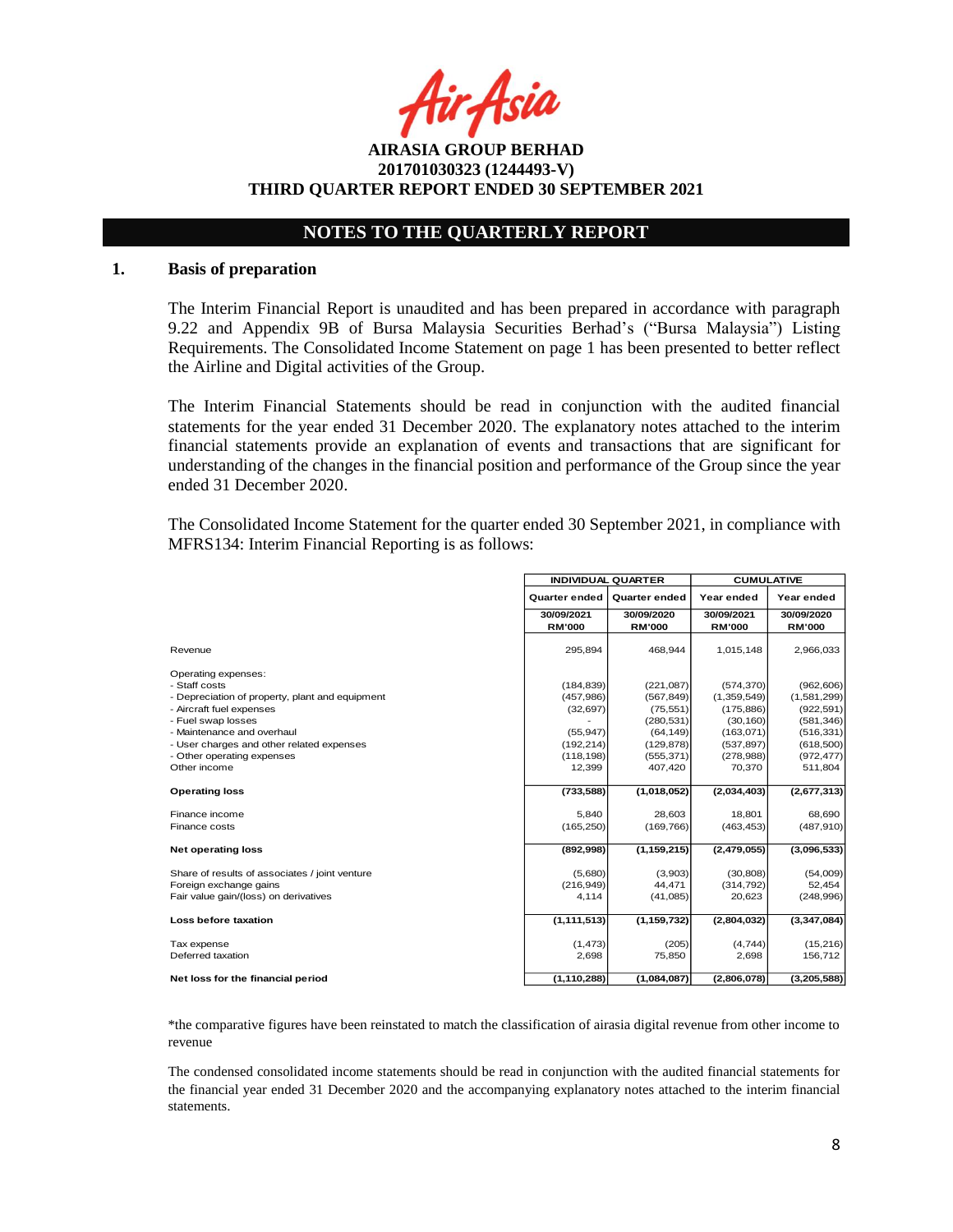fir Asia

**AIRASIA GROUP BERHAD 201701030323 (1244493-V) THIRD QUARTER REPORT ENDED 30 SEPTEMBER 2021**

#### **2. Summary of significant accounting policies**

The accounting policies and methods of computation adopted for the interim financial statements are consistent with those adopted for the Audited Financial Statements for the financial year ended 31 December 2020. Details of standards, amendments to published standards and interpretations to existing standards that are applicable to the Group with effect from 1 January 2020 or later are provided in the notes to the financial statements in the Audited Financial Statements of the Group for the financial year ended 31 December 2020. The Group did not early adopt any new standards, amendments to published standards and interpretation to existing standards.

For the beginning of the financial year 1 January 2021, the standards that becomes effective does not have any material impact to the financial statements of the Group and the Company for the year. On 1 April 2021, Malaysian Accounting Standards Board issued a further extension to the Amendment to MFRS 16: Covid 19 Related Rent Concessions to cover periods beyond 30 June 2021 that can be applied for reporting periods beginning on or after 1 April 2021 but earlier application is also permitted. The Group and the Company continues to apply the practical expedient allowed by the amendment whereby the lessee shall account for any change in lease payments resulting from the rent concession the same way it would account for as if there is no lease modification.

#### **3. Auditors' report on preceding annual financial statements**

The auditors have expressed an unqualified opinion with material uncertainty relating to going concern, in view of the current economic condition and Covid-19 Pandemic, n respect of the Company's audited financial statements for the financial year ended 31 December 2020 in their report dated 27 May 2021. The extract of which is as below:

"We draw attention to Note 2.1 and Note 45 to the financial statements, which indicate that the Group has a net loss of RM5,888 million for the financial year ended 31 December 2020 and the current liabilities exceeded its current assets by RM5,902 million. In addition, the Group also reported a shareholders' deficit of RM1,214 million. The Company reported a net loss of RM262 million for the financial year ended 31 December 2020. The global economy, in particular the commercial airlines industry, faces an uncertainty over the expected timing of recovery of the COVID-19 pandemic. The travel and border restrictions implemented by countries around the world has led to a significant fall in demand for air travel which impacted the Group's financial position, financial performance and cash flows. These events or conditions, along with other matters as set forth in Note 2.1 and Note 45 to the financial statements, indicate existence of material uncertainties that may cast significant doubt on the Group's and the Company's ability to continue as a going concern.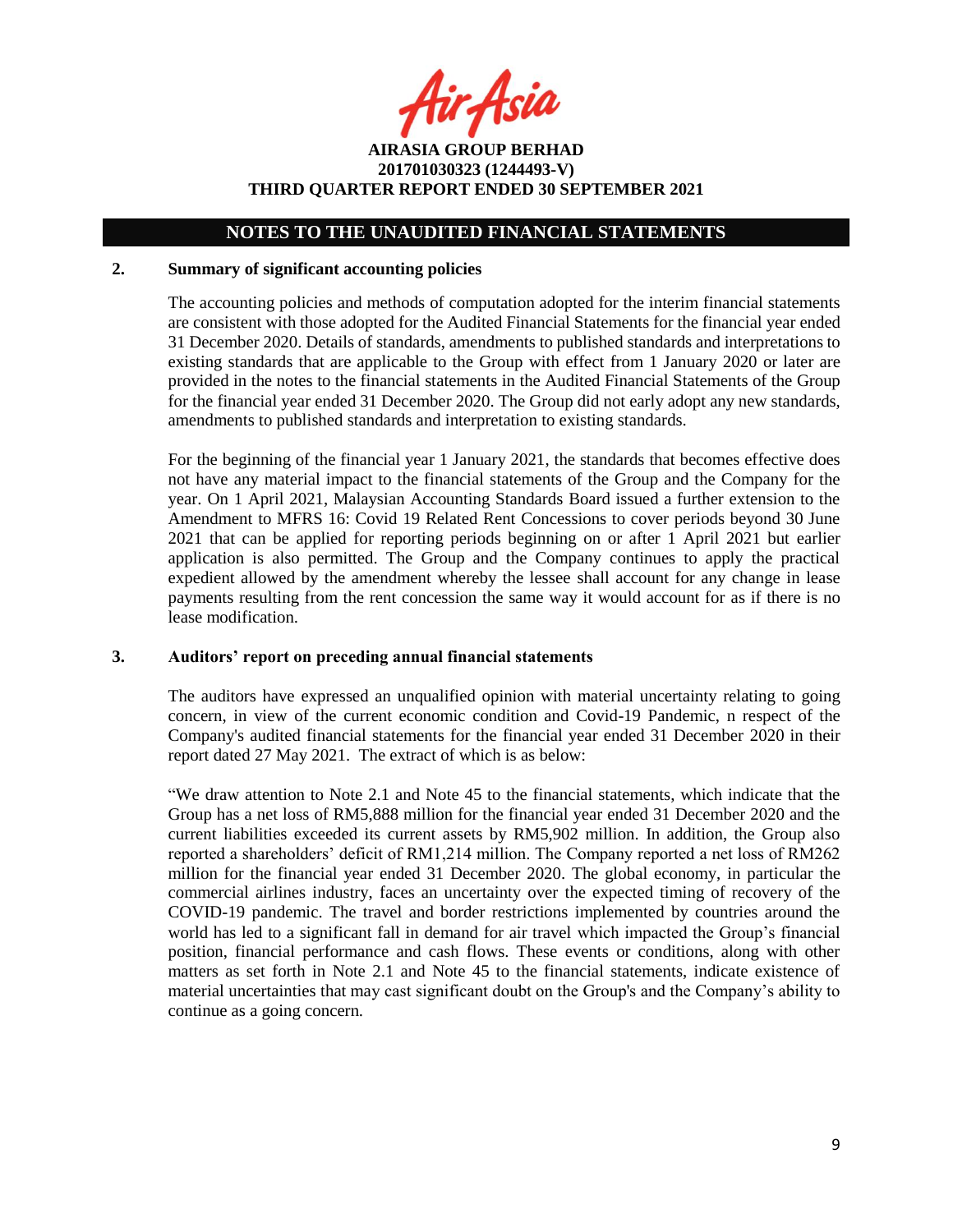fir Asia

**AIRASIA GROUP BERHAD 201701030323 (1244493-V) THIRD QUARTER REPORT ENDED 30 SEPTEMBER 2021**

# **3. Auditors' report on preceding annual financial statements (cont'd.)**

The recent development of vaccination against the COVID-19 pandemic and the implementation of national vaccination programmes in countries in which the Group operates as well as elsewhere around the world provide positive outlook for the commercial airlines industry. Nevertheless, the ability of the Group and of the Company to continue as a going concern is dependent on the successful implementation and favorable outcome of various ongoing plans to respond to the conditions above, including ongoing discussions with the financial institutions and investors to obtain required funding, as well as negotiations with its lessors to restructure the existing lease arrangements. Further details are disclosed in Note 2.1 and Note 45 to the financial statements.

Our opinion is not modified in respect of this matter."

## **4. Seasonality of operations**

The Group's air transportation business is subject to the seasonal demand for air travel. This segment of the Group's business has been severely affected by travel restrictions due to the Covid-19 pandemic.

# **5. Unusual items due to their nature, size or incidence**

There were no unusual items affecting assets, liabilities, equity, net income or cash flows during the current quarter and financial period-to-date except for that from the Covid 19 outbreak.

# **6. Changes in composition of the Group**

On 22 March 2021, the Company entered into a Memorandum of Understanding with Aimia Holdings UK II Limited in relation to the proposed acquisition of the remaining 20% equity interest in BigLife Sdn Bhd to be satisfied by the issuance of 85,864,583 ordinary shares in the Company to be allotted at an issue price of RM1.20 per share amounting to RM103 million (approximately USD25 million). On 21 June 2021 at the Extraordinary General Meeting, the above proposed acquisition was approved and BigLife Sdn Bhd became a wholly owned subsidiary of the Group. The effect of the acquisition is reflected in the statement of changes in equity.

On 7th July 2021, the Company announced that its subsidiaries, AirAsia SuperApp Sdn Bhd and AirAsia Digital Sdn Bhd ("AAD") will acquire 100% equity interest in Velox Technology (Thailand) Co Ltd. and Velox Fintech Co. Ltd for a purchase consideration of USD40 million and USD10 million respectively. The above shall be satisfied by issuance of 3.81% and 0.95% of shares in AirAsia Super App Sdn Bhd. On 27 July 2021, the acquisition of Velox Technology (Thailand) Co Ltd. had been completed. The acquisition resulted in a goodwill of RM129.3 million (subject to purchase price allocation exercise to be completed within 12 months). On 7 October 2021, AAD terminated the Proposed acquisition of Velox Fintech Co. Ltd.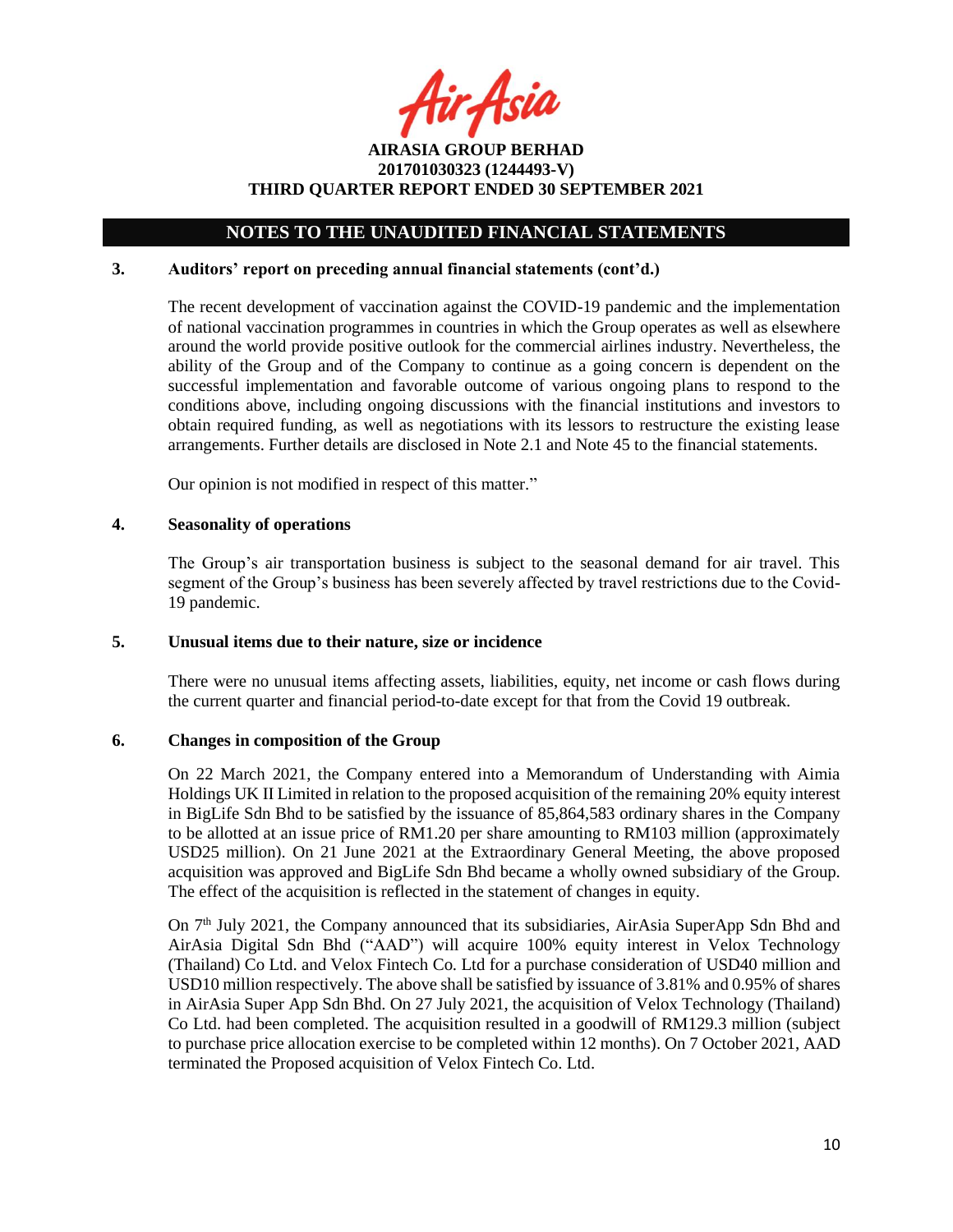Asia

# **NOTES TO THE UNAUDITED FINANCIAL STATEMENTS**

## **6. Changes in composition of the Group (Cont'd.0**

On 18th August 2021, Teleport, a subsidiary of AAD signed an agreement to acquire 100% of the equity interest in Delivereat, a local Malaysia food delivery platform, valued at USD9.8 million. The said acquisition was completed on  $4<sup>th</sup>$  November 2021.

## **7. Changes in estimates**

There were no changes in estimates that have had a material effect on the results of the current quarter and financial period-to-date.

## **8. Issues, Repurchases and Repayment of Debt and Equity Securities**

During the financial period to date, the Company issued new ordinary shares as follows:

| Date             | Description                              |               | <b>Ordinary Shares Issued</b> |
|------------------|------------------------------------------|---------------|-------------------------------|
|                  |                                          | No of Shares  | Value $(RM'000)$              |
| 19 February 2021 | 1 <sup>st</sup> Tranche Placement Shares | 369,846,852   | 249,647                       |
| 17 March 2021    | $2nd$ Tranche Placement Shares           | 100, 367, 362 | 86,817                        |
| 27 June 2021     | BigLife Sdn Bhd acquisition (Note 6)     | 85,864,583    | 103,038                       |

Aside from the above, there are no other issuances, cancellation, repurchase, resale and repayment of debt and equity securities for the period ended 30 September 2021.

## **9. Dividends paid and proposed**

No dividend has been proposed during the quarter ended 30 September 2021.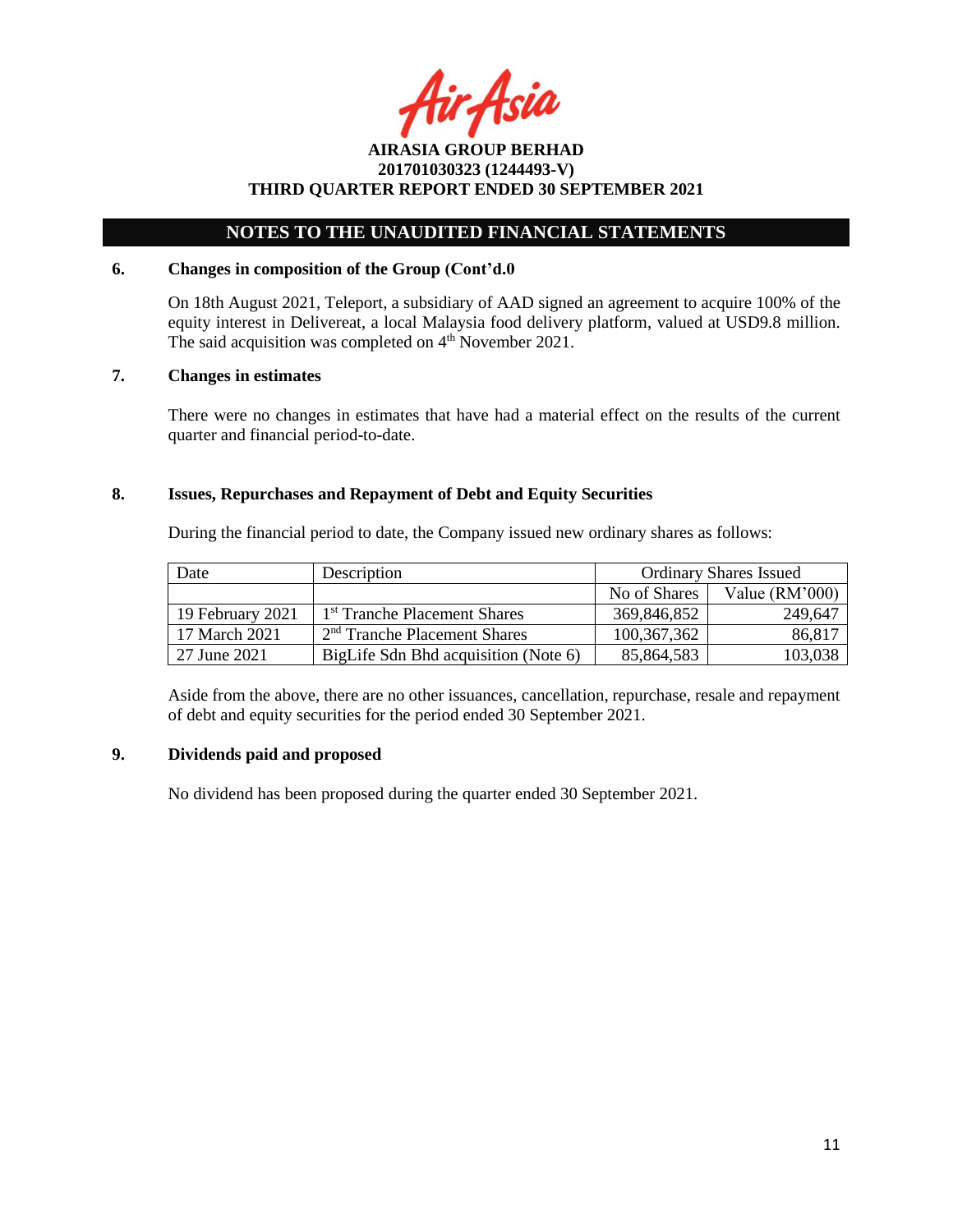Asia

# **NOTES TO THE UNAUDITED FINANCIAL STATEMENTS**

#### **10. Revenue**

|                                              | <b>Quarter ended</b><br>30/9/2021<br><b>RM</b> million | <b>Quarter ended</b><br>30/9/2020<br><b>RM</b> million |
|----------------------------------------------|--------------------------------------------------------|--------------------------------------------------------|
| Aviation revenue                             |                                                        |                                                        |
| Passenger revenue                            |                                                        |                                                        |
| seat sales                                   | 81.6                                                   | 324.1                                                  |
| others                                       | 15.1                                                   | 48.4                                                   |
| Aircraft operating lease income              | 9.4                                                    | 18.3                                                   |
| Others                                       | 11.9                                                   | 4.6                                                    |
|                                              | 118.0                                                  | 395.4                                                  |
| Digital revenue                              |                                                        |                                                        |
| Teleport                                     | 157.9                                                  | 55.7                                                   |
| airasia superapp<br>$\overline{\phantom{a}}$ | 13.7                                                   | 13.4                                                   |
| Bigpay                                       | 5.4                                                    | 4.3                                                    |
| Others                                       | 1.0                                                    | 0.1                                                    |
|                                              | 296.0                                                  | 468.9                                                  |

## **11. Other income**

|                                                             | <b>Quarter ended</b><br>30/9/2021<br><b>RM</b> million | <b>Quarter ended</b><br>30/9/2020<br><b>RM</b> million |
|-------------------------------------------------------------|--------------------------------------------------------|--------------------------------------------------------|
| Gain on disposal of property, plant and equipment<br>Others | 0.5<br>11.9                                            | 393.5<br>42.5                                          |
|                                                             |                                                        | 436.0                                                  |

Other income "Others" includes commission and advertising income, forfeited revenue, insurance claims and management fee for provision of shared services to associates.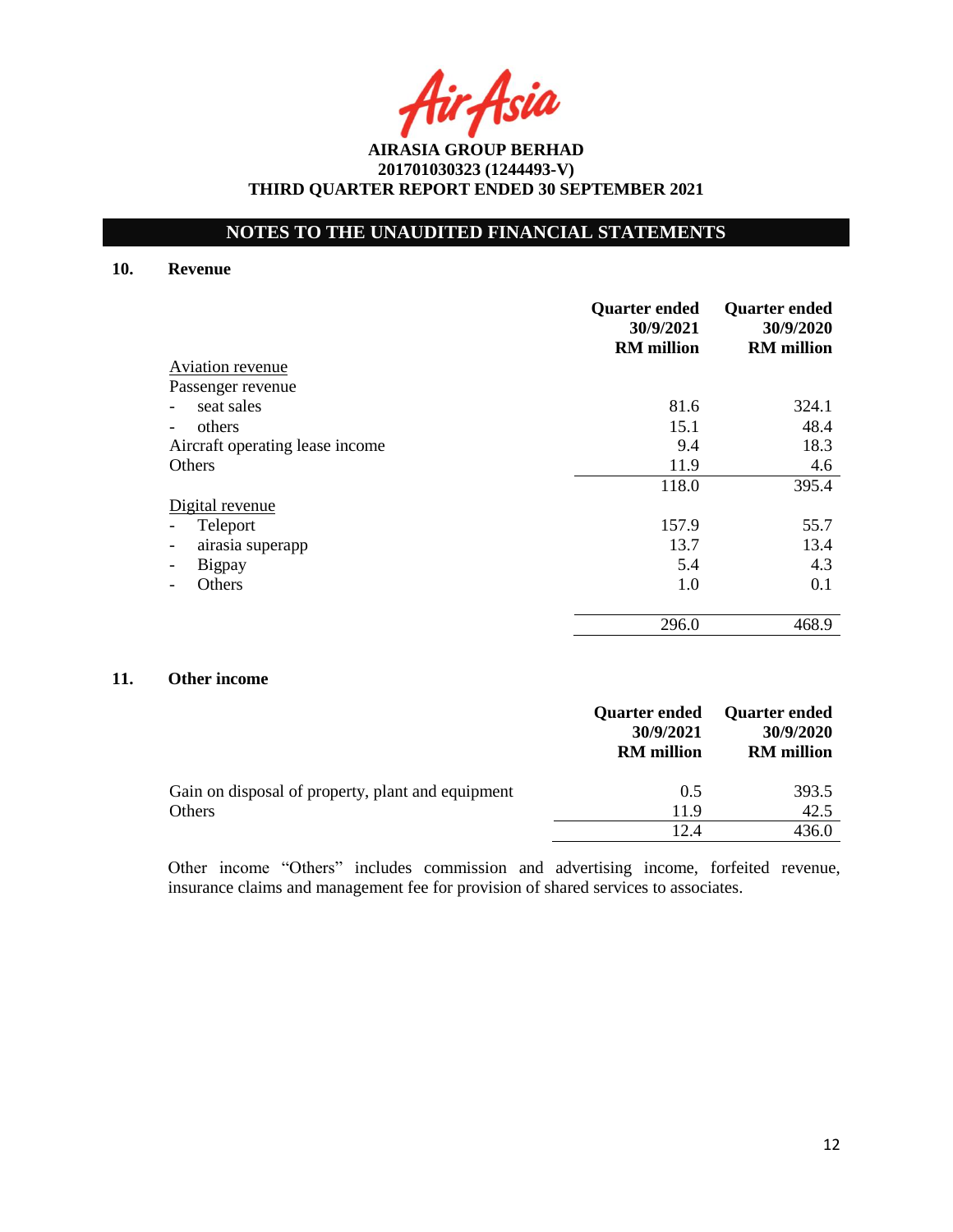# **NOTES TO THE UNAUDITED FINANCIAL STATEMENTS**

# **12. Finance income/(costs) and foreign exchange gains/(losses)**

|                                                                                   | 30/09/2021<br><b>RM</b> million | 30/09/2020<br><b>RM</b> million | 30/09/2021<br><b>RM</b> million | 30/09/2020<br><b>RM</b> million |
|-----------------------------------------------------------------------------------|---------------------------------|---------------------------------|---------------------------------|---------------------------------|
| (a) Finance income                                                                |                                 |                                 |                                 |                                 |
| Interest income from:                                                             |                                 |                                 |                                 |                                 |
| - deposits with licensed banks                                                    | 0.2                             | 1.2                             | 1.2                             | 9.8                             |
| - from associates                                                                 | 4.3                             | 24.9                            | 5.4                             | 29.2                            |
| - finance lease receivables                                                       | 1.4                             | 2.2                             | 11.8                            | 28.6                            |
| Discounting effect on financial instruments and others                            | 0.0                             | 0.3                             | 0.4                             | 1.1                             |
|                                                                                   | 5.9                             | 28.6                            | 18.8                            | 68.7                            |
| (b) Finance costs                                                                 |                                 |                                 |                                 |                                 |
| Bank borrowings                                                                   | (11.0)                          | (9.1)                           | (37.6)                          | (25.7)                          |
| Amortisation of premiums for interest rate caps                                   | (0.0)                           | (0.7)                           | (0.1)                           | (1.2)                           |
| Discounting effect on financial instruments, bank<br>facilities and other charges | (38.9)                          | (28.5)                          | (82.5)                          | (88.1)                          |
|                                                                                   | (49.9)                          | (38.3)                          | (120.2)                         | (115.0)                         |
| (c) Foreign exchange gains/(losses)                                               |                                 |                                 |                                 |                                 |
| - realized                                                                        | 5.4                             | 30.6                            | (22.4)                          | (25.1)                          |
| - unrealized                                                                      | (222.4)                         | 13.9                            | (292.4)                         | 77.6                            |
|                                                                                   | (216.9)                         | 44.5                            | (314.8)                         | 52.5                            |

## **13. Income tax and Deferred tax**

#### **Income tax expense**

The current taxation charge for the period to date of RM4.7 million mainly relates to foreign branches taxes.

### **Deferred taxation**

Deferred tax asset of RM2.7m has been recognised for the period to date.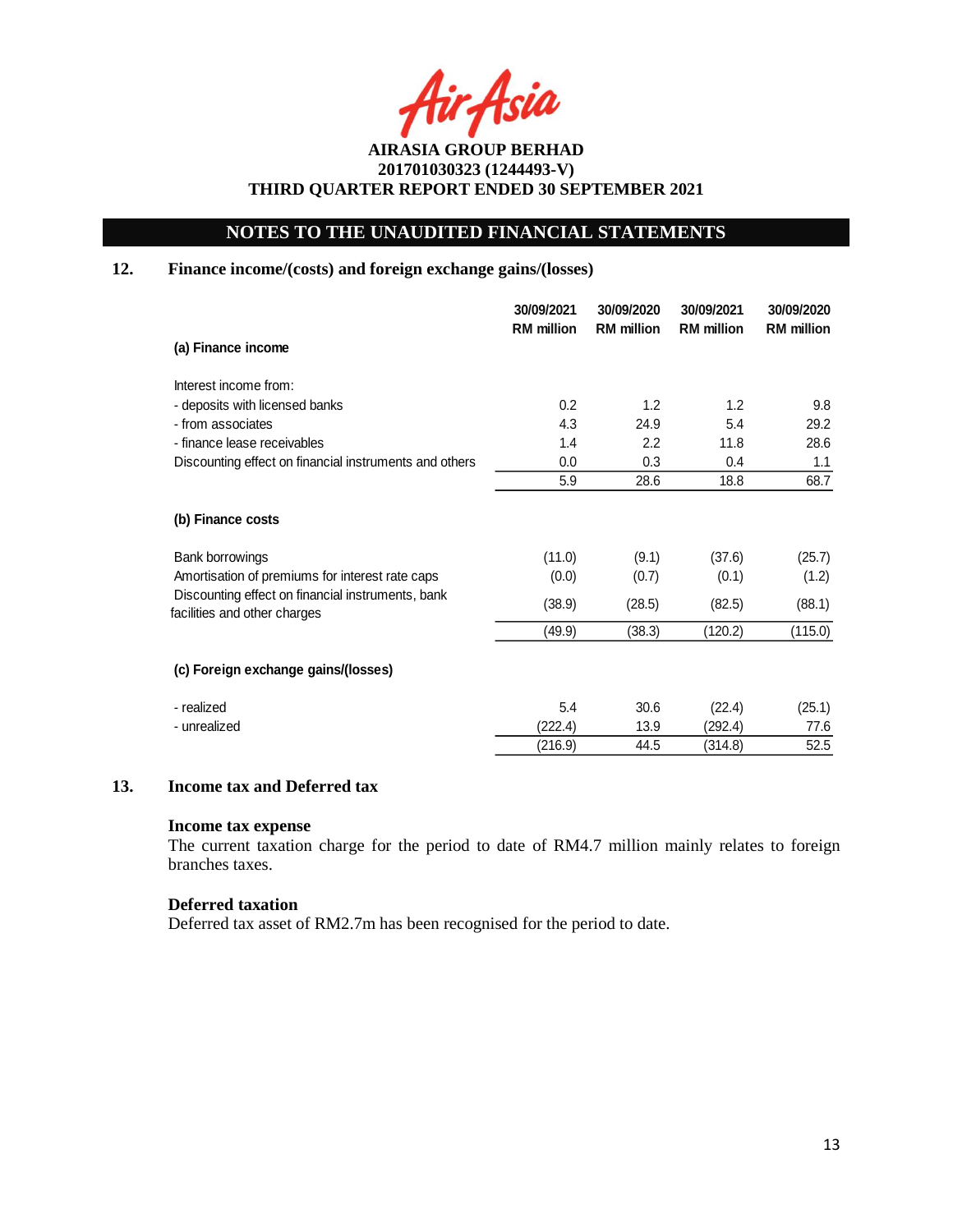r Asia

# **NOTES TO THE UNAUDITED FINANCIAL STATEMENTS**

## **14. Property, plant and equipment, ROU and Finance Lease receivables**

(a) acquisition and disposals

During the period ended 30 September 2021, the Group acquired property, plant and equipment with a total cost of RM15.9 million (period ended 30 September 2020: RM141.1 million).

During the period ended 30 September 2021, proceeds from the disposal of property, plant and equipment amounted to RM44.6 million (period ended 30 September 2020: RM237.4 million).

(b) revaluation

There was no revaluation of property, plant and equipment in the quarter under review or in the same quarter of the prior year.

(c) impairment

There was no impairment of property, plant and equipment in the quarter under review or in the same quarter of the prior year.

## **15. Quoted investments and properties**

On 5<sup>th</sup> August 2021, the Company completed its divestment of 3,333,333 common shares, representing 10.94% of the outstanding shareholding of Fly Leasing to Carlyle Aviation Elevate Ltd for USD56.8 million.

Save for the above, there was no purchase or disposal of quoted securities for the quarter under review and financial period to date.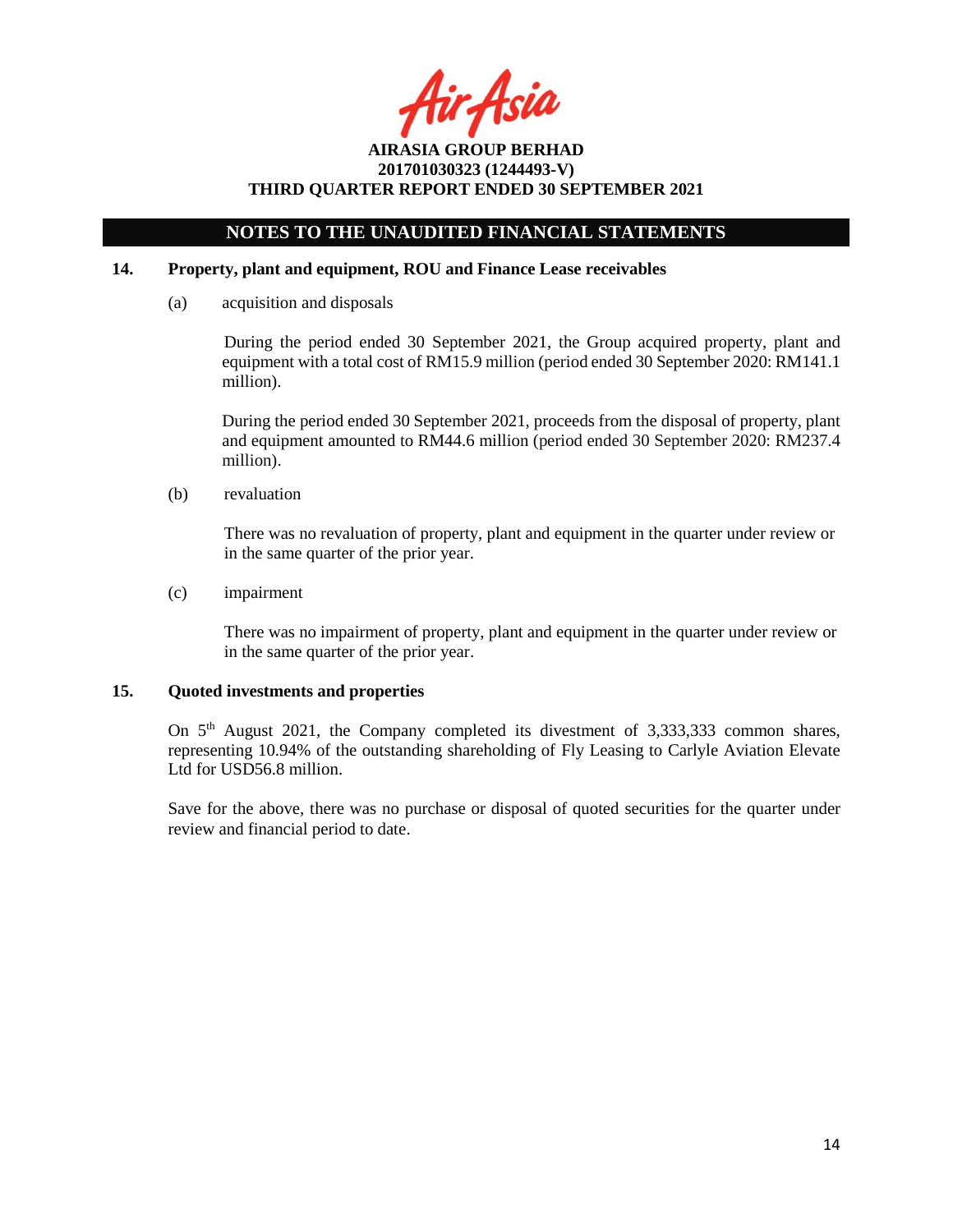Asia

# **NOTES TO THE UNAUDITED FINANCIAL STATEMENTS**

#### **16. Investments in associates**

|                               | As at<br>30/9/2021<br><b>RM</b> million | As at<br>31/12/2020<br><b>RM</b> million |
|-------------------------------|-----------------------------------------|------------------------------------------|
| Cost                          |                                         |                                          |
| Investment                    | 1,087.9                                 | 1,087.9                                  |
| Share of results and reserves | (576.5)                                 | (545.9)                                  |
| Impairment loss               | (59.2)                                  | (59.2)                                   |
|                               | 452.2                                   | 482.8                                    |

MFRS128 provides that entities discontinue recognising their share of further losses when its share of the losses equals to or exceeds its interest in the associate. Accordingly, the Group has only recognised losses to the extent of its interest in these associates. The unrecognised losses at the reporting date amounted to RM1,174.1 million.

## **17. Receivables and prepayments**

|                                | As at<br>30/9/2021<br><b>RM</b> million | As at<br>31/12/2020<br><b>RM</b> million |
|--------------------------------|-----------------------------------------|------------------------------------------|
| Non-current                    |                                         |                                          |
| Prepayments                    | 2,876.6                                 | 2,739.3                                  |
| Deposits and other receivables | 419.2                                   | 367.7                                    |
|                                | 3,295.8                                 | 3,107.0                                  |
| Current                        |                                         |                                          |
| Trade and other receivables    | 541.9                                   | 450.7                                    |
| Prepayments                    | 279.2                                   | 594.6                                    |
| Deposits                       | 35.7                                    | 87.7                                     |
|                                | 856.8                                   | 903.3                                    |

Prepayments include advances for the purchase of fuel as well as prepaid engine maintenance costs to the service provider.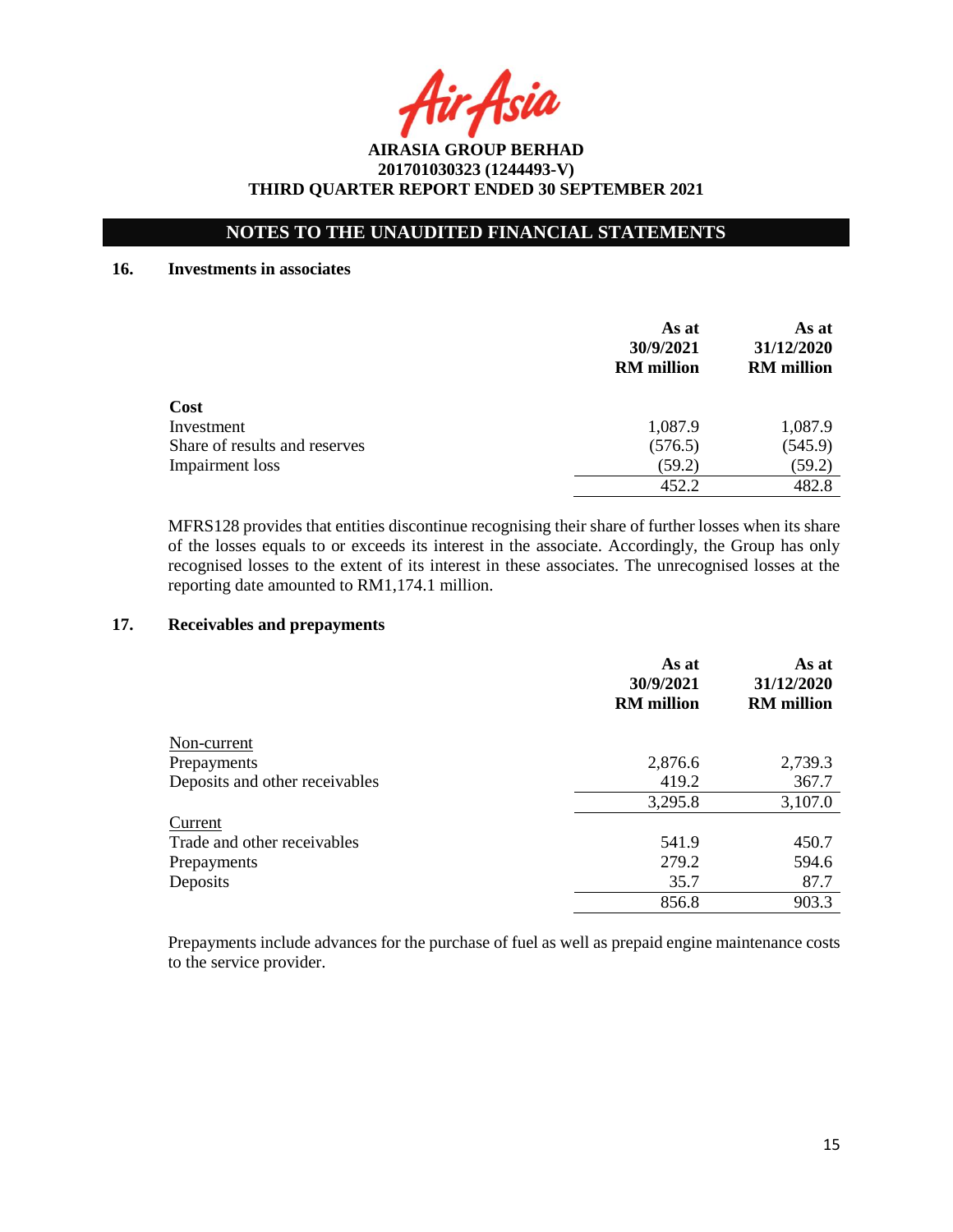Asia

# **NOTES TO THE UNAUDITED FINANCIAL STATEMENTS**

# **18. Trade and other payables**

|                   | As at<br>30/9/2021<br><b>RM</b> million | As at<br>31/12/2020<br><b>RM</b> million |
|-------------------|-----------------------------------------|------------------------------------------|
| Non-current       |                                         |                                          |
| Other payables    | 292.8                                   | 273.4                                    |
| Current           |                                         |                                          |
| Trade payables    | 1,456.4                                 | 1,312.8                                  |
| Other payables    | 103.5                                   | 119.8                                    |
| Accruals for fuel | 5.3                                     | 5.2                                      |
| Others            | 976,9                                   | 869.3                                    |
|                   | 2,542.1                                 | 2,307.1                                  |

Other payables and accruals include accruals for operational expenses and passenger service charges payable to airport authorities

# **19. Aircraft maintenance provision/ payables**

|                                | As at<br>30/9/2021<br><b>RM</b> million | As at<br>31/12/2020<br><b>RM</b> million |
|--------------------------------|-----------------------------------------|------------------------------------------|
| Aircraft maintenance provision | 1,368.9                                 | 1,367.7                                  |
| Aircraft maintenance payables  | 2,519.4                                 | 2,377.1                                  |
| Aircraft maintenance reserves  | 1,969.5                                 | 1,824.2                                  |
|                                | 5,857.8                                 | 5,569.1                                  |
| Current                        | 907.3                                   | 711.7                                    |
| Non Current                    | 4,950.5                                 | 4,857.3                                  |
|                                | 5,857.8                                 | 5,569.1                                  |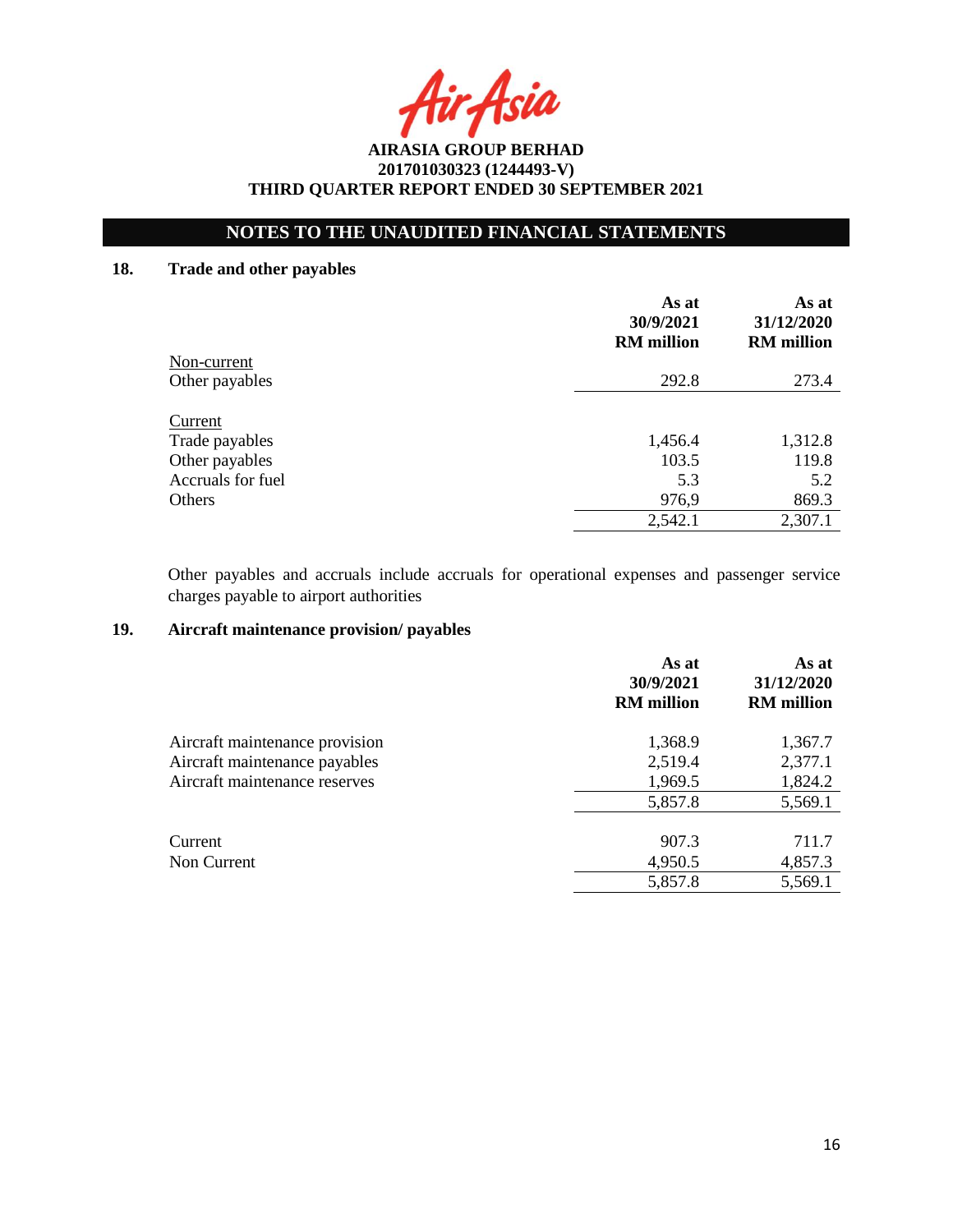Asia

# **NOTES TO THE UNAUDITED FINANCIAL STATEMENTS**

### **19. Aircraft maintenance provision/ payables (Contd.)**

- (i) Aircraft maintenance provision relates to contractual obligations by the Group to maintain the aircraft during the lease period until redelivery, based on pre- agreed conditions
- (ii) Aircraft maintenance payables relates to provision for the Group's contractual obligations, in a sales and leaseback agreement, to incur on the return of an aircraft in a pre-agreed conditions
- (iii) Aircraft maintenance reserve relates to payments made by the lessee subscribing to the engine maintenance programme for agreed maintenance work that has yet to be carried out

The liabilities of the aircraft provisions/ payables are covered through the Group's prepaid engine maintenance cost to a service provider as disclosed in Note 17.

#### **20. Borrowings**

|                                              | As at<br>30/9/2021<br><b>RM</b> million | As at<br>31/12/2020<br><b>RM</b> million |
|----------------------------------------------|-----------------------------------------|------------------------------------------|
| Short term                                   |                                         |                                          |
| Term loans                                   | 300.1                                   | 313.7                                    |
| Term loans (Deferred fuel hedge settlements) | 274.8                                   | 582.6                                    |
| Revolving credit                             | 93.0                                    | 120.0                                    |
| Convertible loan note                        | 252.0                                   |                                          |
|                                              | 919.9                                   | 1,016.3                                  |
| Long term                                    |                                         |                                          |
| Term loans                                   | 310.7                                   | 272.6                                    |
| Term loans (Deferred fuel hedge settlements) | 23.2                                    |                                          |
|                                              | 333.8                                   | 272.6                                    |
| Total                                        | 1,253.7                                 | 1,288.9                                  |

The currency profile of borrowings are as follows:

|                          | As at<br>30/9/2021<br><b>RM</b> million | As at<br>31/12/2020<br><b>RM</b> million |
|--------------------------|-----------------------------------------|------------------------------------------|
| Ringgit Malaysia         | 393.3                                   | 429.3                                    |
| <b>US Dollar</b>         | 788.8                                   | 730.1                                    |
| Philippine Peso          | 24.7                                    | 83.5                                     |
| <b>Indonesian Rupiah</b> | 46.9                                    | 45.9                                     |
|                          | 1,253.7                                 | 1,288.9                                  |
|                          |                                         |                                          |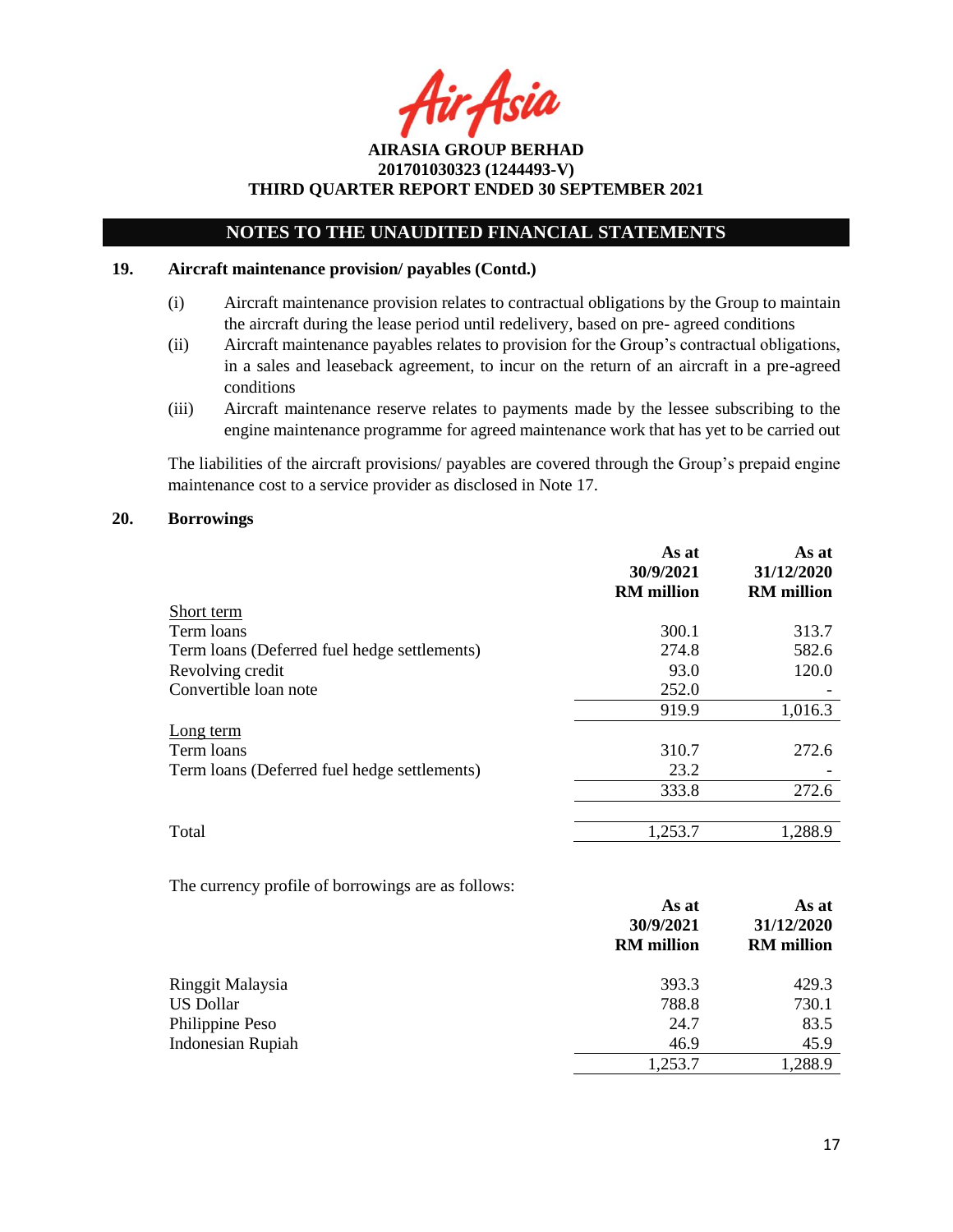tir Asia

**AIRASIA GROUP BERHAD 201701030323 (1244493-V) THIRD QUARTER REPORT ENDED 30 SEPTEMBER 2021**

#### **20. Borrowings (contd.)**

On 6th August 2021, Big Pay Pte. Ltd., a subsidiary of AirAsia Digital Sdn Bhd ("AAD"), a wholly owned subsidiary of the Company secured an investment of up to USD100 million convertible loan notes from SK Group, a South Korean conglomerate. The Convertible loan notes will be converted into preference shares within one year upon approval obtained from regulators.

#### **21. Lease liabilities**

The lease liabilities amounting to RM13.9 billion includes deferred aircraft leases of approximately RM2.5 billion. The lease liabilities are supported by ROU of RM9.4 billion (net of impairment) and finance lease receivables of RM0.5 billion (net of impairment).

During the current quarter, a total of 17 aircraft leases had been restructured. The restructuring of the leases resulted in the lease liabilities being recomputed using the new lease terms and reduced lease rates. The past due amounts waived was approximately RM187.8 million.

# **22. Derivative financial instruments**

(a) Forward Foreign Exchange Contracts

As at 30 September 2021, there is no outstanding amount for forward foreign exchange contracts.

(b) Interest Rate Hedging.

As at 30 September 2021, the Group has six (6) interest rate swaps with an outstanding amount of US\$170.0 million. These interest rate swaps are entered with one (1) counterparty and will mature between 2028 and 2029.

#### (c) Fuel Hedging

As at 30 September 2021, there is no outstanding fuel derivative contracts.

| <b>Type of Derivatives</b> | <b>Notional Value</b><br>As at 30/9/2021 | <b>Fair value</b><br>30/9/2021                   |
|----------------------------|------------------------------------------|--------------------------------------------------|
| Interest rate contracts    | <b>RM</b> million                        | <b>Assets/(Liabilities)</b><br><b>RM</b> million |
| More than 3 years          | 710.4                                    | (43.5)                                           |

The related accounting policies, cash requirements of the derivatives, risks associated with the derivatives and policies to mitigate those risks are unchanged since the last financial year.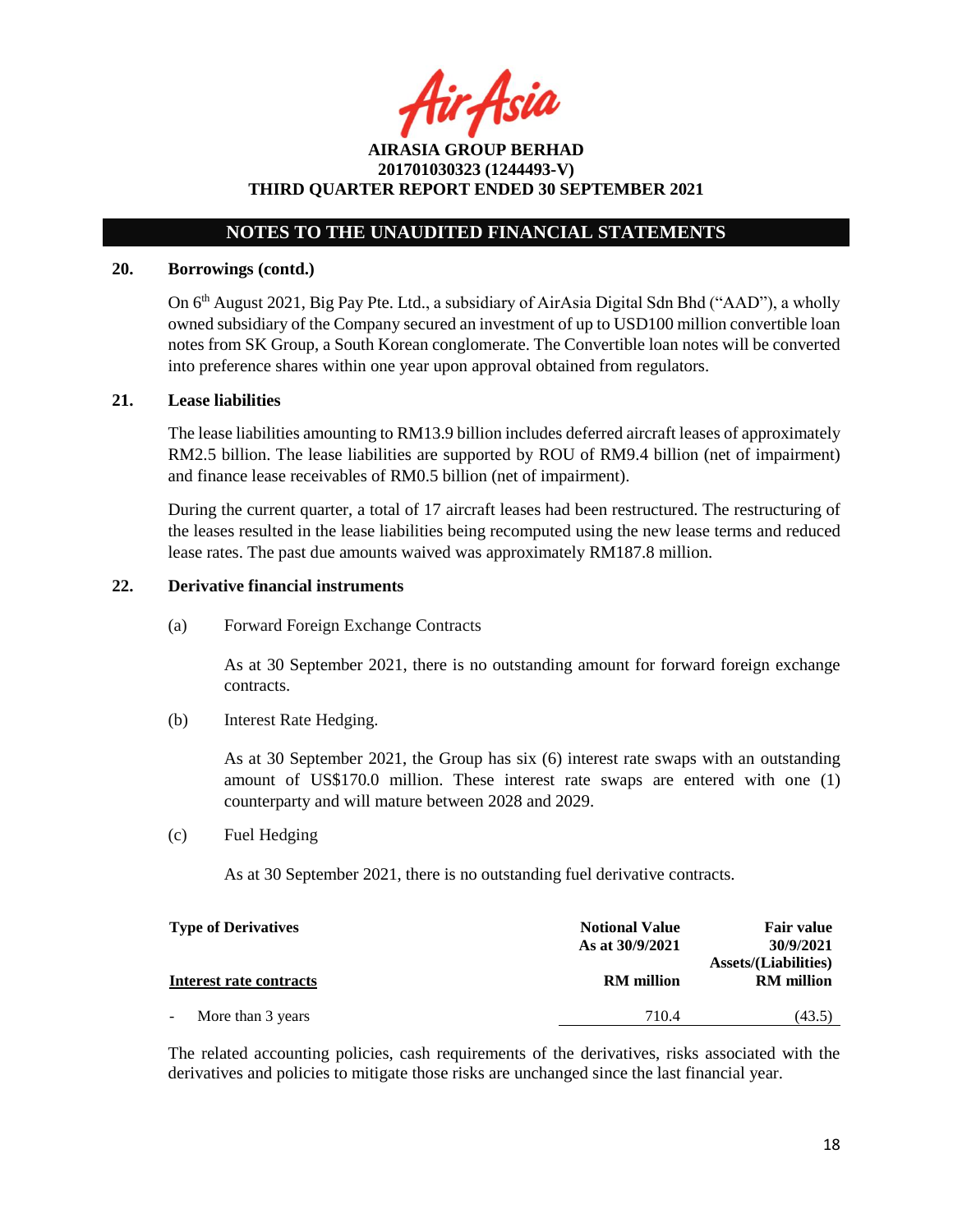r Asia

# **NOTES TO THE UNAUDITED FINANCIAL STATEMENTS**

### **23. Status of corporate proposals announced**

## **Private Placement**

On  $21<sup>st</sup>$  January 2021, the Company announced that it proposed to undertake a private placement of up to 20% of the total number of issued shares of the Company or 668,394,816 shares ("Placement Shares") ("Proposed Private Placement"). The Proposed Private Placement will be undertaken in accordance with the general mandate pursuant to Sections 75 and 76 of the Companies Act 2016 and the "Additional Temporary Relief Measures to Listed Issuers" announced by Bursa Malaysia Securities Berhad ("Bursa") on 16 April 2020 which increased the prescribed limit under Paragraph 6.03 of the Main Market Listing Requirements from 10% to 20%. The Company had obtained approval from its shareholders for the 20% General Mandate at its Annual General Meeting held on 28 September 2020.

The Placement Shares will rank equally in all aspects with the existing Company shares in issue. The actual amount of proceeds to be raised from the Proposed Private Placement will depend on the actual number of Placement Shares issued and the issue price of the Placement Shares.

The proposed utilisation of the proceeds (on an estimated amount raised of RM454.5 million are as follows:

| <b>Utilisation of Proceeds</b>                                                                                              | Expected<br>timeframe | Proposed<br>Utilisation<br>(RM <sub>m</sub> ) | Actual<br>Raised | Actual<br>Utilisation<br>(RM <sub>m</sub> ) |
|-----------------------------------------------------------------------------------------------------------------------------|-----------------------|-----------------------------------------------|------------------|---------------------------------------------|
| <b>Fuel Hedging Settlement</b>                                                                                              | $6 - 12$ months       | 146.6                                         | 108.6            | 108.6                                       |
| Aircraft lease and maintenance                                                                                              | 3 months              | 95.2                                          | 70.5             | 70.5                                        |
| AirAsia Digital Sdn Bhd business<br>units development cost, product and<br>market expansion costs and<br>marketing expenses | Within 12<br>months   | 77.0                                          | 57.0             | 57.0                                        |
| General working capital expenses                                                                                            | Within 6<br>months    | 135.5                                         | 100.4            | 100.4                                       |
| Estimated expenses for the Proposed<br><b>Private Placement</b>                                                             | Immediate             | 0.2                                           | 0.2              | 0.2                                         |
|                                                                                                                             |                       | 454.5                                         | 336.5            | 336.5                                       |

The above Proposed Private Placement was approved by Bursa on 3 February 2021. On 10 February 2021, the Company announced that the first tranche of placement shares of 369,846,852 was price fixed at RM0.675 per share which was completed on 19 February 2021. On 9 March 2021, the Company announced that the second tranche of placement shares of 100,367,362 was price fixed at RM0.865 per share which was completed on 17 March 2021.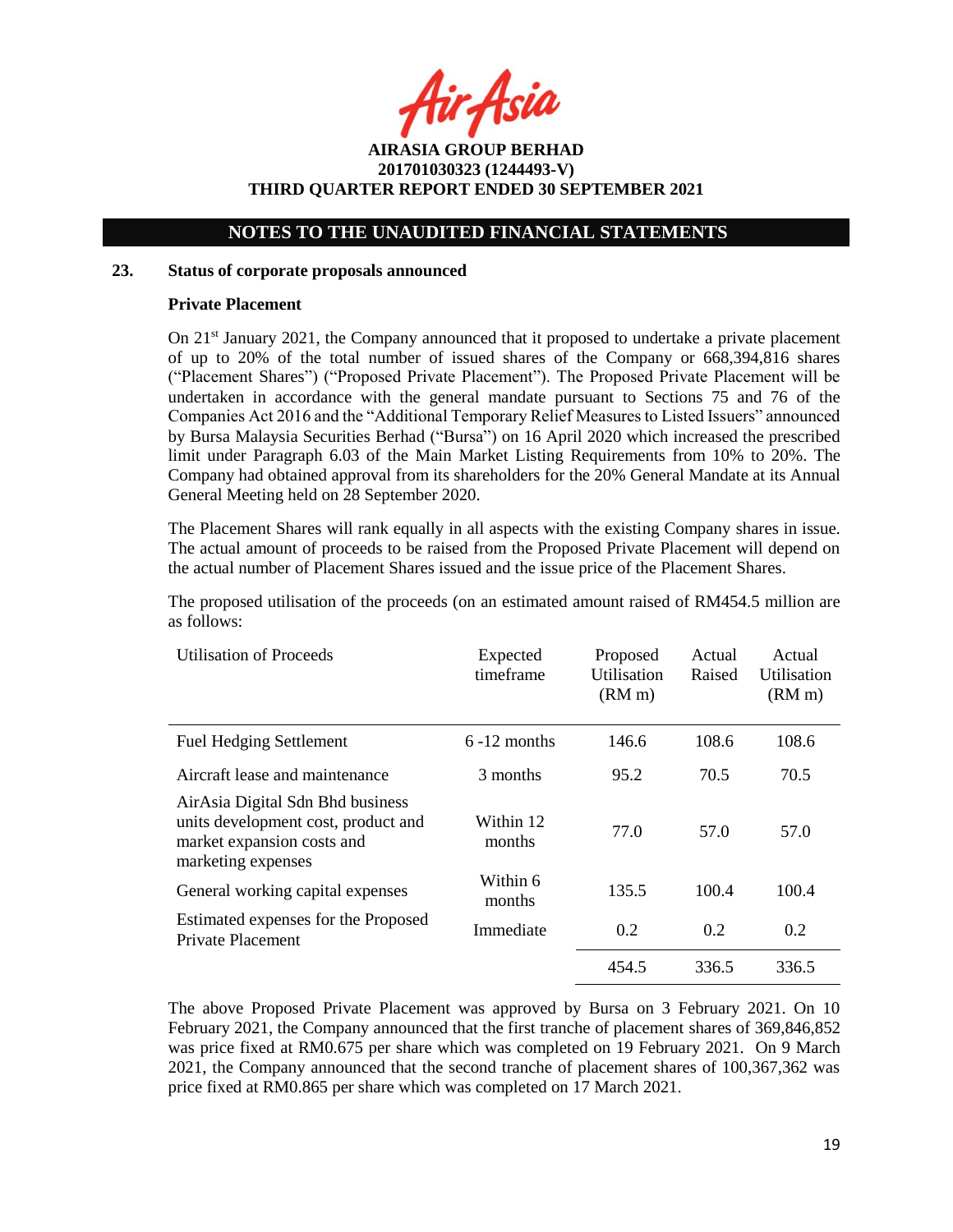Asia

# **NOTES TO THE UNAUDITED FINANCIAL STATEMENTS**

### **23. Status of corporate proposals announced (Cont'd)**

## **Proposed Renounceable Rights Issue of Redeemable Convertible Unsecured Islamic Debt Securities ("RCUIDS")**

On 12<sup>th</sup> July 2021, the Company announced that it proposes to undertake a renounceable rights issue of up to RM1,024,058,370 in nominal value of 7 year RCUIDS of RM0.75 on the basis of 2 RCUIDS with 1 free detachable warrant for every 6 ordinary shares in the Company. Based on the nominal value of the RCUIDS of RM0.75 each, the Proposed Rights Issue will result in the issuance of up to 1,365,411,160 RCUIDS together with up to 682,705,580 new warrants.

The proposed utilisation of the proceeds based on the minimum subscription level of RM615.9 million and the maximum subscription level of RM1,024.1 million are as follows:

| Utilisation of Proceeds*               | Expected<br>timeframe | Min<br>Subscription<br>Level<br>RM <sub>m</sub> | Full<br>Subscription<br>Level<br>RM <sub>m</sub> |
|----------------------------------------|-----------------------|-------------------------------------------------|--------------------------------------------------|
| <b>Fuel Hedging Settlement</b>         | 5 months              | 96.7                                            | 226.7                                            |
| Aircraft lease and maintenance         | Within 12 months      | 145.3                                           | 202.9                                            |
| AirAsia Digital Sdn Bhd business units | Within 12 months      | 36.3                                            | 73.7                                             |
| General working capital expenses       | Within 12 months      | 325.9                                           | 508.5                                            |
| <b>Estimated expenses</b>              | Within 3 months       | 11.7                                            | 12.3                                             |
|                                        |                       | 615.9                                           | 1,024.1                                          |

The above proposal was approved by shareholders at the Extraordinary General Meeting held on 11 November 2021.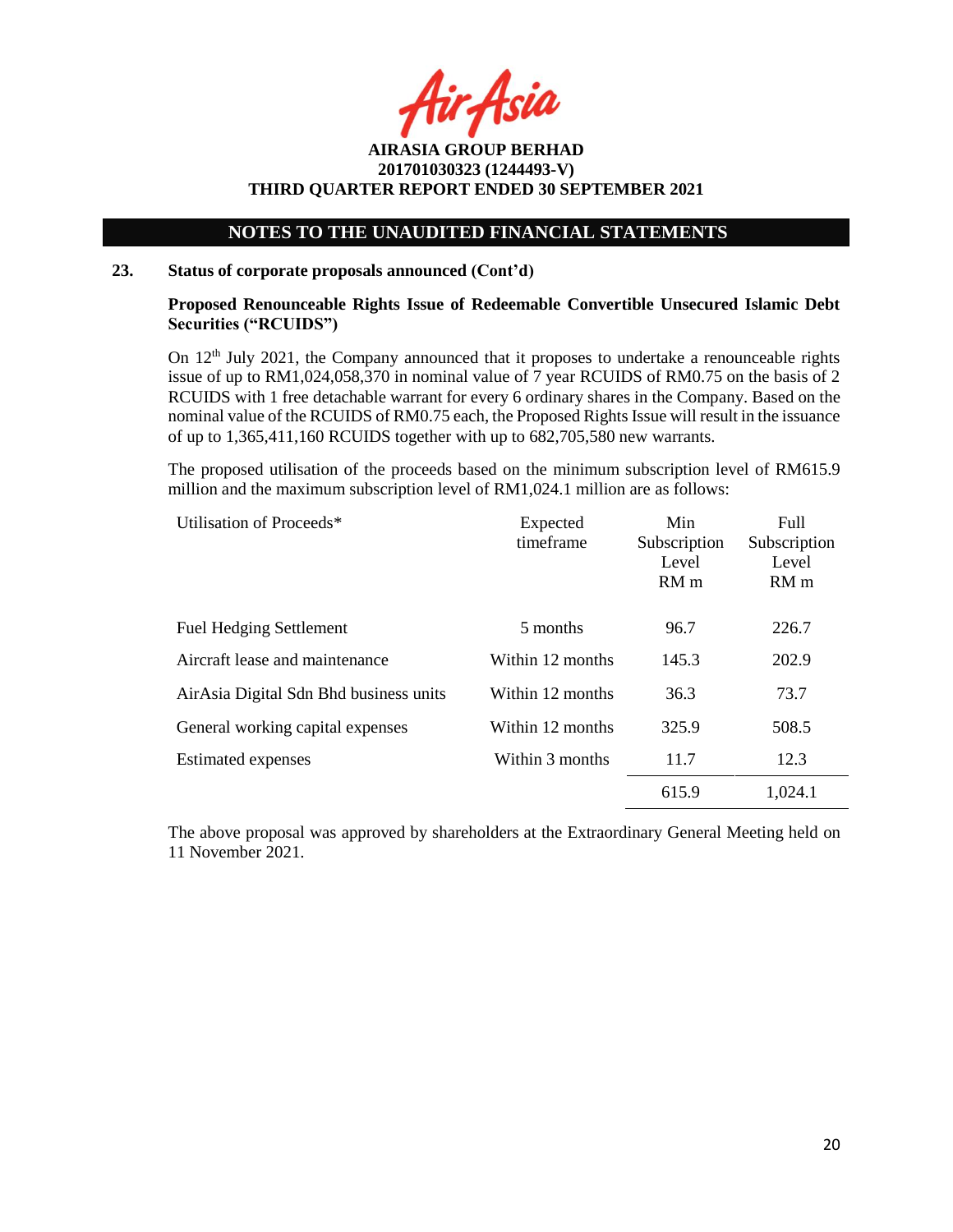tir Asia

**AIRASIA GROUP BERHAD 201701030323 (1244493-V) THIRD QUARTER REPORT ENDED 30 SEPTEMBER 2021**

#### **24. Post balance sheet events**

- (a) On 29 September 2021, the Company received approval from Danajamin Nasional Berhad via its lenders, for the 80% guarantee to be provided through the PRIHATIN Facility and is currently in the midst of finalizing and executing the transaction documents.
- (b) On 21st October 2021, the Company announced that its 45% held associate, Thai AirAsia Co. Ltd ("TAA") via its listed holding company, Asia Aviation Public Company Limited ("AAV") had announced a restructuring and recapitalization plan ("Proposed Restructuring"). Upon completion of the Proposed Restructuring, the Company vide its wholly owned subsidiary AirAsia Aviation Limited ("AAA") (formerly known as AirAsia Investment Limited) will dispose its shareholding in TAA and subscribe for equivalent percentage of shareholding in AAV utilizing the proceeds from repayment of intercompany balances from TAA and disposal of TAA shares. The transaction is subject to approval from AAV shareholders and is expected to be completed in Q1 2022.

#### **25. Contingent assets**

As at the date of this report, the Group does not have any contingent assets.

#### **26. Changes in contingent liabilities since the last annual balance sheet date**

There were no material changes in contingent liabilities since the audited financial statements of the Group for the financial year ended 31 December 2020.

#### **27. Capital commitments outstanding not provided for in the interim financial report**

Capital commitments for property, plant and equipment:

|                             | As at<br>30/9/2021<br><b>RM</b> million | As at<br>31/12/2020<br><b>RM</b> million |
|-----------------------------|-----------------------------------------|------------------------------------------|
| Approved and contracted for | 97.349.4                                | 124,855.1                                |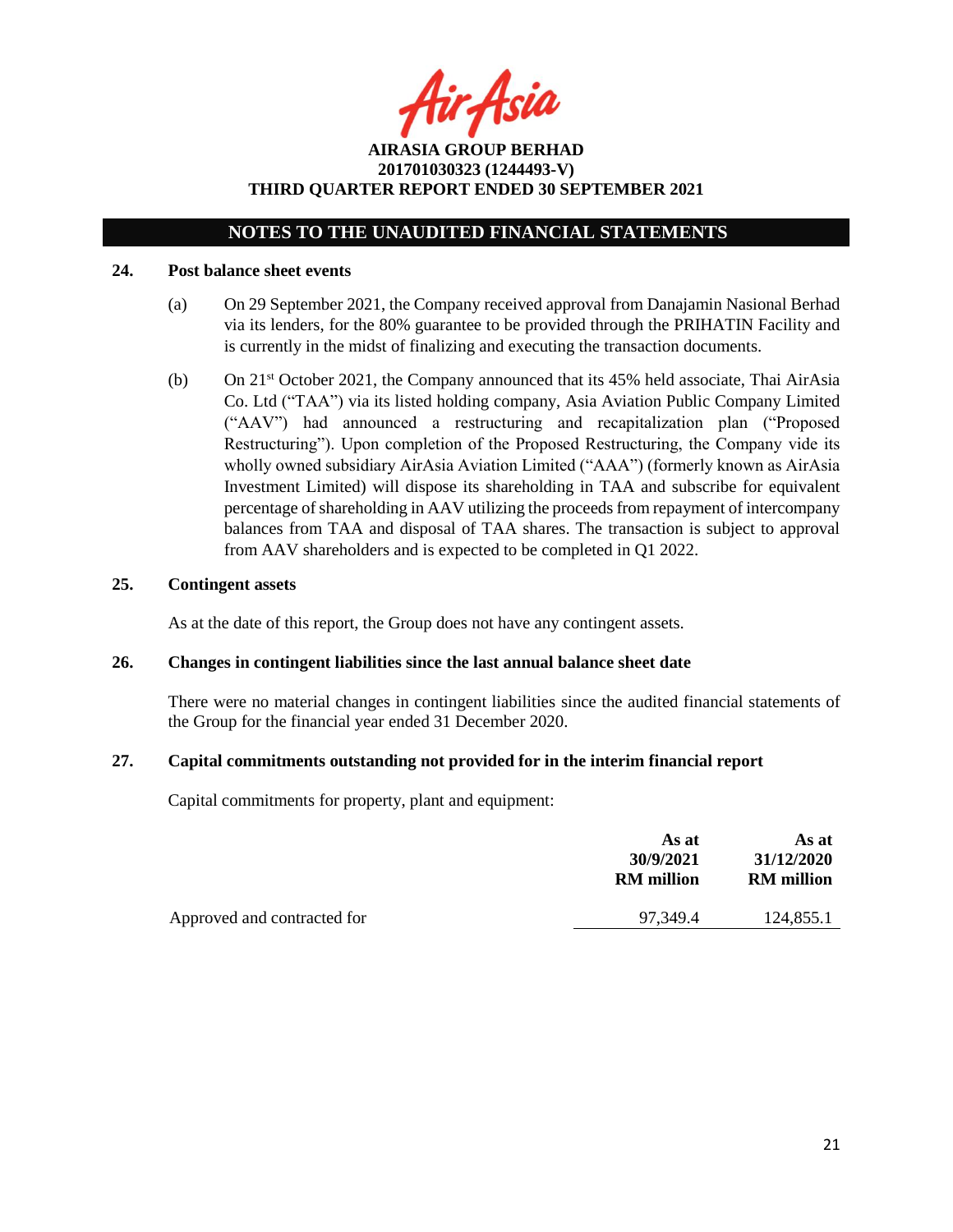# **NOTES TO THE UNAUDITED FINANCIAL STATEMENTS**

# **28. Material related party transactions**

Significant related party transactions which were entered into on agreed terms and conditions for the quarter ended 30 September 2021 are set out below:

|    |                                               | Quarter ended<br>30/9/2021<br><b>RM</b> million | <b>Quarter ended</b><br>30/9/2020<br><b>RM</b> million |
|----|-----------------------------------------------|-------------------------------------------------|--------------------------------------------------------|
| 1. | Transaction of the Group with associates of a |                                                 |                                                        |
|    | subsidiary                                    |                                                 |                                                        |
|    | a. Purchase of cargo transportation capacity  |                                                 |                                                        |
|    | Thai AirAsia                                  | 1.2                                             |                                                        |
|    | b. Commission charged                         |                                                 |                                                        |
|    | Thai AirAsia                                  | 0.3                                             |                                                        |
|    | Management fees<br>$c_{\cdot}$                |                                                 |                                                        |
|    | Thai AirAsia                                  | 15.5                                            | 1.0                                                    |
| 2. | Transaction of the Group with company with    |                                                 |                                                        |
|    | common directors and shareholders             |                                                 |                                                        |
|    | a. Purchase of cargo transportation capacity  |                                                 |                                                        |
|    | AirAsia X Berhad                              | 66.7                                            | 47.1                                                   |
|    | Thai AirAsia X                                | 45.0                                            |                                                        |
|    | b. Management fees                            |                                                 |                                                        |
|    | AirAsia X Berhad                              | 0.3                                             | 0.8                                                    |
|    | Thai AirAsia X                                |                                                 | 0.3                                                    |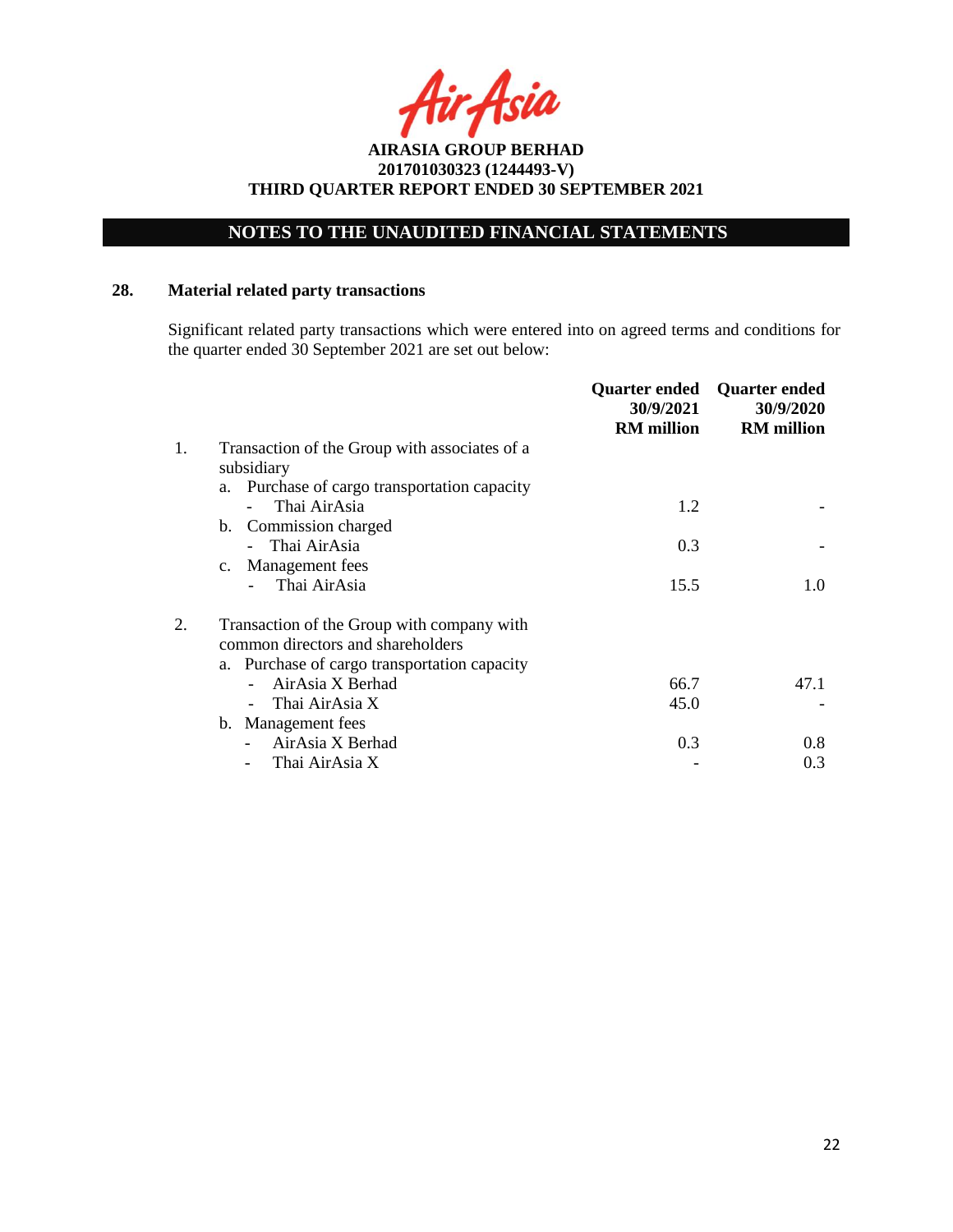r Asia

**AIRASIA GROUP BERHAD 201701030323 (1244493-V) THIRD QUARTER REPORT ENDED 30 SEPTEMBER 2021**

#### **29. Review of Group Performance**

## *Consolidated Group Performance*

The impact of the Covid-19 pandemic continues to affect the Group's operations adversely. While international borders remained closed, the Group focused on providing limited domestic operations in the countries where we operate. Malaysia continues to be in restricted travel for the most part of 3Q21. AirAsia Indonesia was in temporary fleet hibernation in support of the containment efforts by the government. Nonetheless, AirAsia Philippines demonstrated strong performance in 3Q21 as the government eased travel restrictions, removing testing and quarantine for fully vaccinated guests.

Revenue reported of RM295.9 million in 3Q21 is 37% lower than 3Q20 at RM468.9 million. This was as a result of the flight restrictions in Malaysia and Indonesia which resulted in decrease in passengers carried by 91% and 79% respectively. However, the lower airline revenue was cushioned by Teleport's revenue in 3Q21 which had tripled its revenue as compared to 3Q20. Teleport revenue contributed 53% of the total 3Q21 revenue.

The Group continues with its cost containment measures, including the right-sizing of manpower and salary cuts for management, staff and directors while actively managing its capacity to be in line with demand for the aviation segment. However, the Group scaled up its business in superapp and Teleport resulting in a widening of losses as a result of investment in technology, talent and network. The Group reported a net loss for 3Q21 of RM1,110.3 million, a marginal deviation of 2% to the losses incurred in 3Q20. On the year to date basis, Loss before tax for 3Q21 improved significantly to RM2.8billion as compared to RM3.3 billion in 3Q20.

#### **Cashflow commentary for current quarter against corresponding quarter**

| <b>Net Cash Flow</b>                   | Period ended<br>30/9/2021<br><b>RM</b> million | Period ended<br>30/9/2020<br><b>RM</b> million |
|----------------------------------------|------------------------------------------------|------------------------------------------------|
| Cash from/ $(to)$ Operating activities | (653.3)                                        | (1,169.3)                                      |
| Cash from/(to) Investing activities    | 344.6                                          | 84.6                                           |
| Cash from/(to) Financing activities    | 180.0                                          | (913.3)                                        |
| Net Cashflow for the Period            | (128.7)                                        | (1,998.0)                                      |

The Group's cashflow was a net outflow as the Covid-19 pandemic continued to adversely affect demand for flights. However, outflow of cash from operating activities have greatly reduced through cost containment exercise. Cashflow from investing activities include proceeds from disposal of investment securities as disclosed in Note 15 and receipt of convertible loan note from an investor as disclosed in Note 20. The cash inflow from financing activities for the current period includes placement shares raised net off payment for deferred fuel hedges settlements from year 2020 and payment of aircraft leases.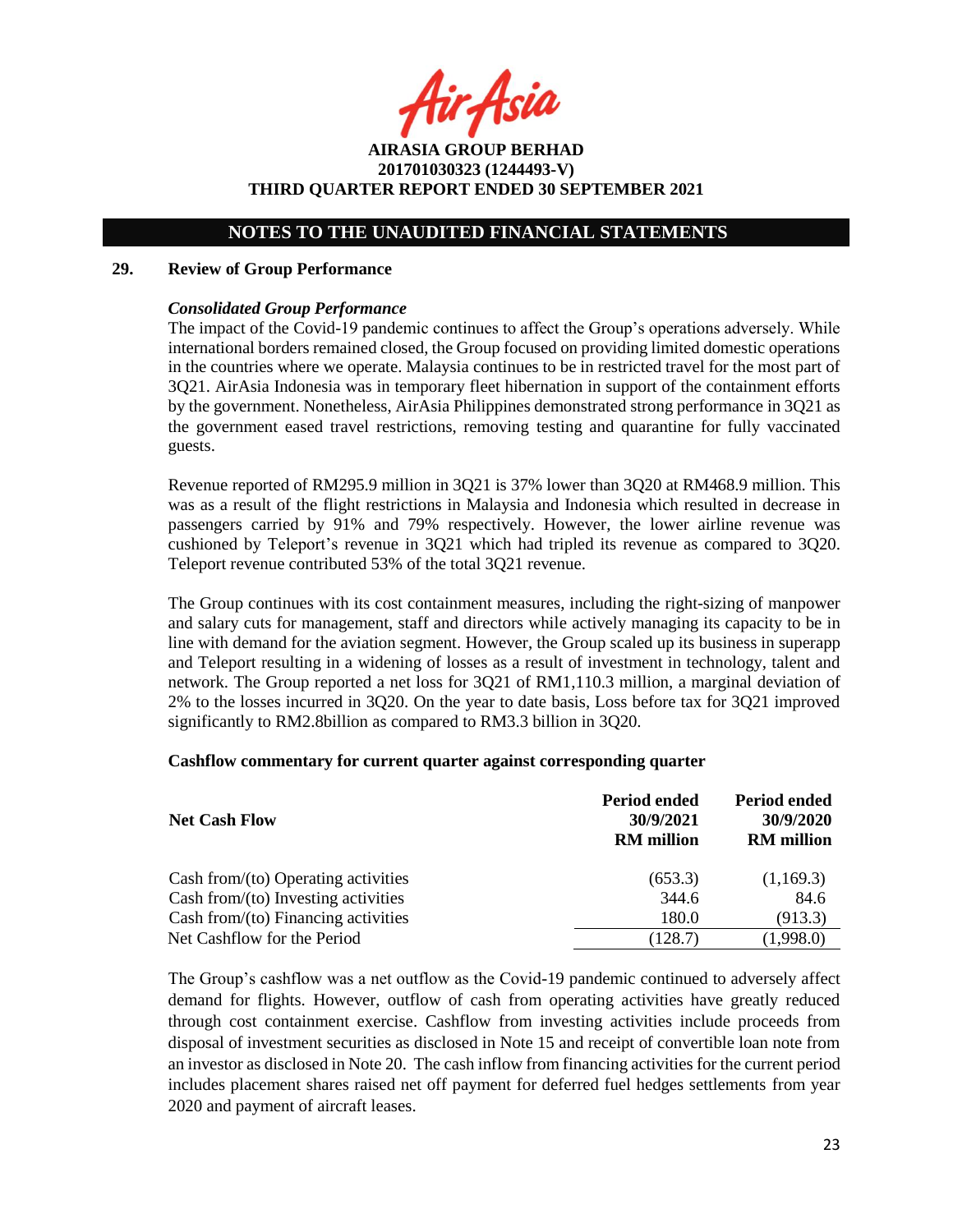r Asia

## **NOTES TO THE UNAUDITED FINANCIAL STATEMENTS**

## **29. Review of Group Performance (cont'd.)**

#### **(a) Airline**

#### **Performance indicators**

|                                    | <b>Jul to Sep</b><br>2021 | <b>Jul to Sep</b><br>2020 | Change <sup>%</sup> |
|------------------------------------|---------------------------|---------------------------|---------------------|
| Passengers Carried                 | 351,971                   | 1,916,424                 | $-82%$              |
| Capacity                           | 528,850                   | 2,882,662                 | -82%                |
| Seat Load Factor                   | 67%                       | 66%                       | 0                   |
| RPK (million)                      | 292                       | 1,830                     | $-84%$              |
| ASK (million)                      | 460                       | 2,716                     | $-83%$              |
| Average Fare (RM)                  | 231                       | 169                       | 37%                 |
| Unit Passenger Revenue (RM)        | 285                       | 194                       | 47%                 |
| Revenue / ASK (sen)                | 21.83                     | 14.77                     | 48%                 |
| Revenue / ASK (US cents)           | 5.21                      | 3.53                      | 48%                 |
| Cost / ASK (sen)                   | 187.16                    | 51.86                     | 261%                |
| Cost / ASK (US cents)              | 44.68                     | 12.38                     | 261%                |
| Cost / ASK-ex Fuel (sen)           | 180.16                    | 37.08                     | 386%                |
| Cost / ASK-ex Fuel (US cents)      | 43.01                     | 8.85                      | 386%                |
| Aircraft (end of period)           | 155                       | 147                       | 8                   |
| Average Stage Length (km)          | 871                       | 906                       | -4%                 |
| Number of Flights                  | 2,876                     | 16,305                    | -82%                |
| Fuel Consumed (Barrels)            | 85,518                    | 442,294                   | $-81%$              |
| Average Fuel Price (US\$ / Barrel) | 90                        | 192                       | $-53%$              |

Exchange Rate: quarter RM:USD – 4.189 - Prior year US cent and dollar are restated at current average exchange rate during the quarter for ease of reference

Revenue for the airline business for 3Q21 was RM118.0 million, decreased by 70% as compared to 3Q20, as AirAsia Malaysia and AirAsia Indonesia did not operate due to flight restrictions for the most of 3Q21 compared to lesser flight restrictions in 3Q20.

In Malaysia, travel demand remain subdued due to the lockdown and interstate travel restrictions imposed since January 2021. However, through stringent capacity management, AirAsia Malaysia reported a load factor of 61% in 3Q21. Malaysia announced Langkawi travel bubble which commenced 16 September 2021, and subsequently nationwide interstate travel starting 11 October 2021 and limited international travel. AirAsia Malaysia saw a surge in bookings from travelers and the upward trend is expected to continue into 4Q21. Philippines eased travel restrictions and removal of mandatory quarantine for fully vaccinated guests which resulted in a strong performance in 3Q21 with load factor at a healthy 77% and 167% more passengers carried YoY. AirAsia Indonesia went into temporary hibernation in July 2021 in support of the government's containment efforts of the virus.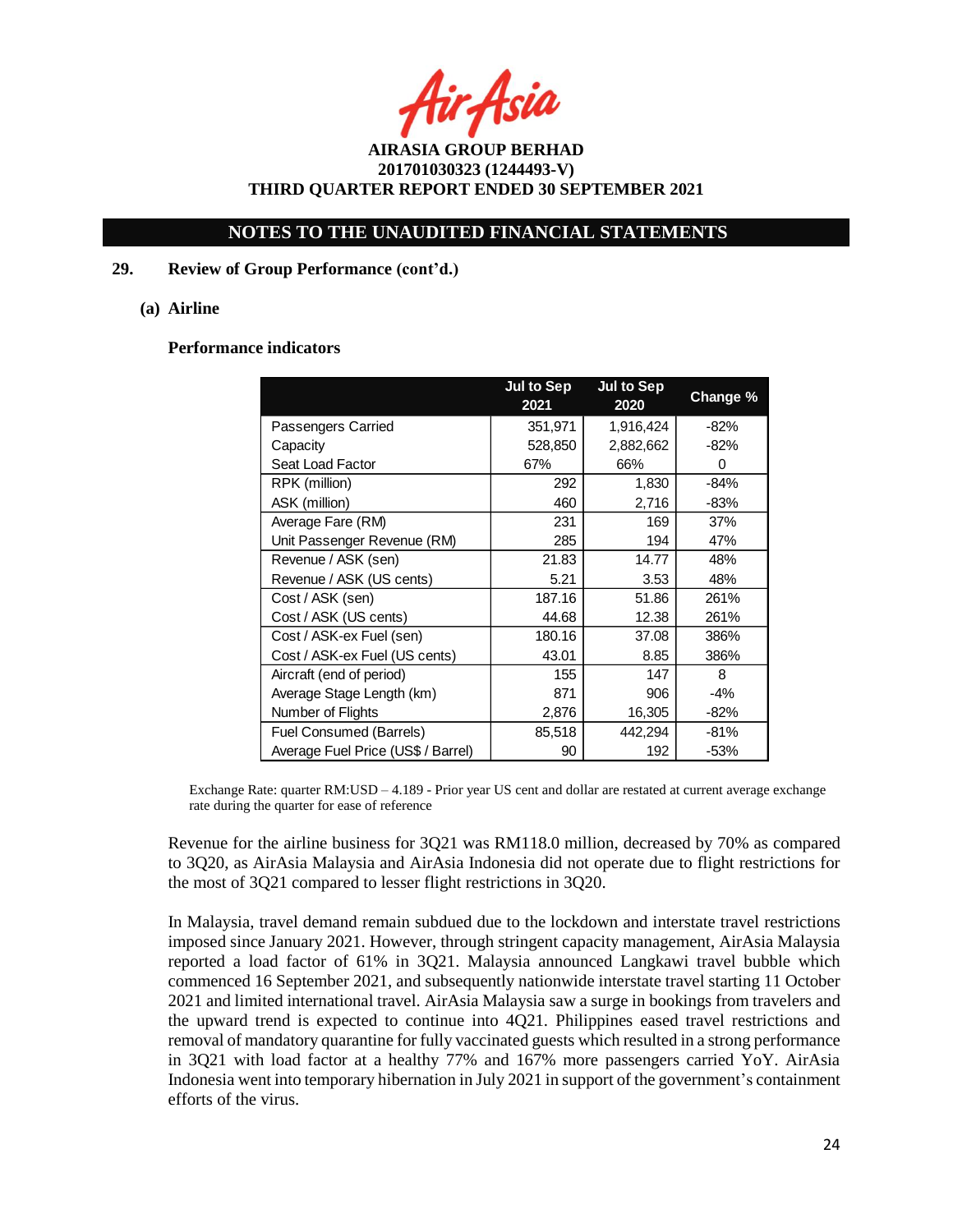r Asia

# **NOTES TO THE UNAUDITED FINANCIAL STATEMENTS**

## **29. Review of Group Performance (cont'd.)**

The airline business reported a narrower negative EBITDA for 3Q21 of RM150.4 million, compared to a negative EBITDA of RM450.9 million in 3Q20 mainly due to stringent cost containment and the absence of fuel swap losses as all fuel derivative contracts had been terminated. The airline business reported a negative EBITDA of RM458.9 million in the first nine months of 2021, less than half of that in the same period in 2020 of RM1,126.4 million as the Company incurred a large fuel swap loss in 2020.

## **(b) Airline Associate Companies**

Thai AirAsia ("TAA") reported a lower revenue of THB457.5 million for 3Q21 as compared to THB2,403.2 million in 3Q20 as TAA remained in hibernation for the most part of 3Q21. The Thailand government allowed resumption of flights from 1 September 2021. Net loss reported was THB3,821.8 million (including unrealized foreign exchange losses of THB2,066.6 million) for 3Q21, higher as compared to THB3,342.3 million in 3Q20 as a result of TAA's hibernation in July and August 2021.

|                    | <b>Quarter ended 30/09/2021</b> |                                                                  |                 | Quarter ended 30/09/2020     |                         |               |               |               |
|--------------------|---------------------------------|------------------------------------------------------------------|-----------------|------------------------------|-------------------------|---------------|---------------|---------------|
|                    | Teleport                        | AirAsia<br><b>Big Pay</b><br><b>Others</b><br>Super App<br>Group | <b>Teleport</b> | <b>Air Asia</b><br>Super App | <b>Big Pay</b><br>Group | <b>Others</b> |               |               |
|                    | <b>RM'000</b>                   | <b>RM'000</b>                                                    | <b>RM'000</b>   | <b>RM'000</b>                | <b>RM'000</b>           | <b>RM'000</b> | <b>RM'000</b> | <b>RM'000</b> |
| Revenue            | 157,763                         | 14.323                                                           | 5.450           | 329                          | 55,676                  | 13,393        | 4.316         | 139           |
| Operating expenses | (175,118)                       | (91, 906)                                                        | (38, 311)       | (6, 592)                     | (62, 748)               | (18, 449)     | (21, 457)     | (1, 438)      |
| Elimination        | 5,847                           | (1,615)                                                          |                 | $\overline{\phantom{a}}$     | 27,168                  |               |               |               |
| EBITDA             | (11, 508)                       | (79,198)                                                         | (32, 861)       | (6, 263)                     | 20,096                  | (5,056)       | (17, 141)     | (1, 299)      |

#### **(c) Digital**

## **(i) Teleport**

Teleport's revenue in 3Q21 grew 183% as compared to 3Q20 as it strategically grew its cargo network to establish its presence in the market by operating more charter flights and increased its delivery services. Teleport sacrificed margins to significantly scale up in certain routes on chartered cargo flights to gain market share and to achieve a consistent and reliable cargo network while the passenger network operated by AirAsia airlines were minimally in operations. Through actively reviewing the network to drop the sectors that are not profitable and double its efforts on increasing its revenue, Teleport's cargo business saw improvements in narrowing its losses and achieved breakeven in Sept 2021. This however was negated by the investment in last mile delivery servicees where at the current expansion stage is still operating at a loss position.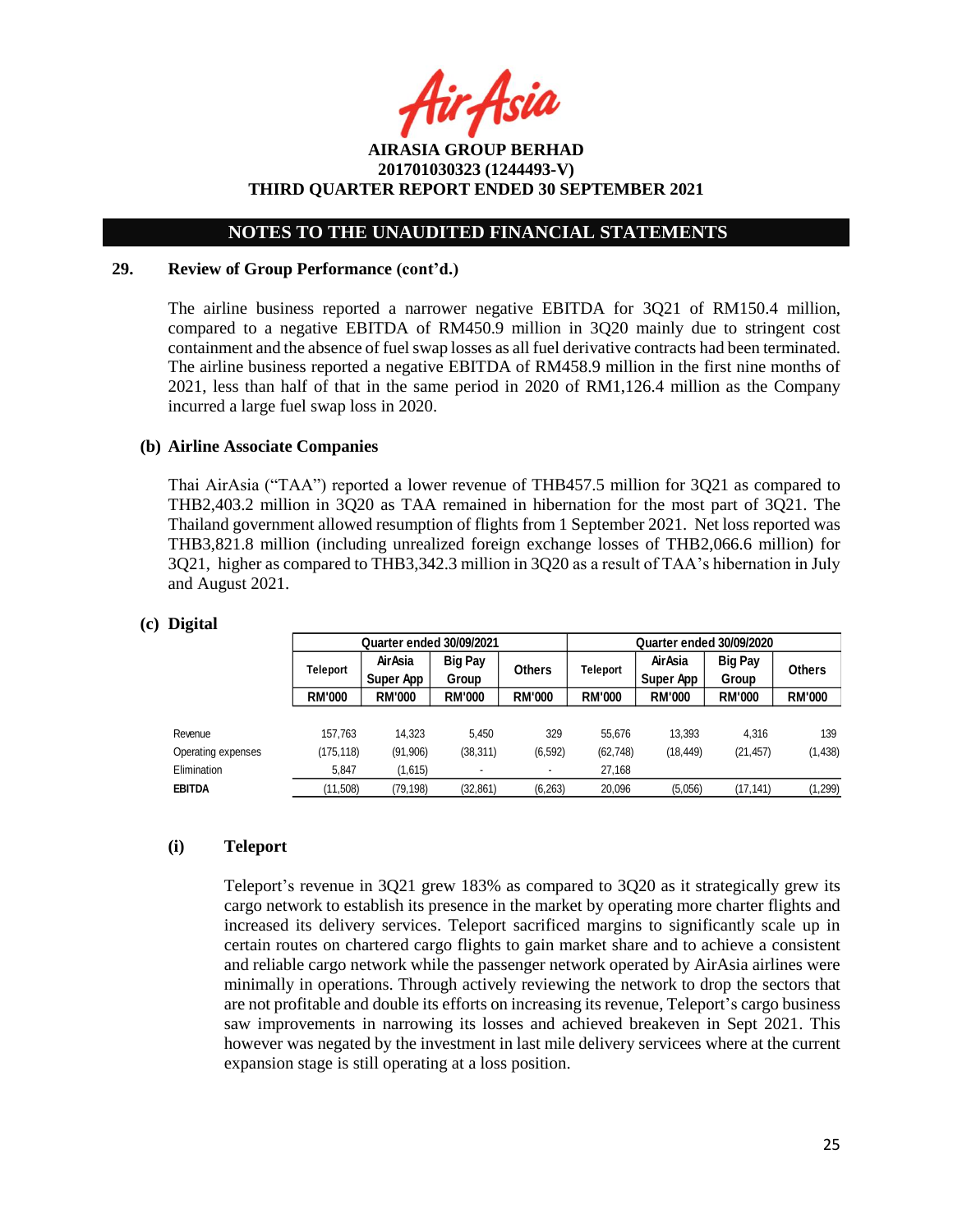fir<sub>i</sub>Asia

**AIRASIA GROUP BERHAD 201701030323 (1244493-V) THIRD QUARTER REPORT ENDED 30 SEPTEMBER 2021**

## **29. Review of Group Performance (cont'd.)**

### **(ii) airasia super app**

Airasia superapp reported a negative EBITDA of RM79.2 million for 3Q21, primarily driven by investment cost to accelerate expansion of our ecosystem and development of technology for food delivery platform and unified search. During the quarter, airasia superapp launched airasia ride in Malaysia and had scaled significantly at an average weekly double digit growth on orders from August till November. Airasia superapp also successfully launched airasia food in Thailand following the acquisition of Gojek Thailand in July 2021. Average Monthly Active Users (MAU) increased by 40% as compared to 2Q21, primarily arising from the acquisition of new users through food and ride offerings. As we head into the fourth quarter, airasia superapp is already seeing demand returning strongly in travel in line with the launching of the OTA engine with unified search by superapp in October 2021.

## **(iii) BigPay Group**

3Q21 saw BigPay's total user base grow by 28% YoY as its revamped marketing campaigns showed strong traction in the market along with the launch of virtual cards. Revenue growth followed a similar trajectory, growing 26% YoY despite the impact from movement restrictions throughout the year, and most severely at the end of 2Q21. Both payments and remittance revenue streams performed better as spending shifted internationally with higher take rates.

Operating expenses increased in line with stronger user acquisition costs and increase in hiring of talents and non-recurring professional and advisory fees, offset against its improvement in operating costs through cost savings efforts. BigPay embarked on its strategic expansion off the back of the up to US\$100m investment by South Korean conglomerate SK Group in August, and submitted its digital banking licence application in June to Bank Negara Malaysia.

## **30. Variation of results against preceding quarter**

The Group recorded wider net loss of RM1,110.3 million for the quarter under review, against the net loss of RM719.6 million in the immediately preceding quarter ended 30 June 2021 primarily due to the enhanced lockdowns and travel restrictions in Malaysia and Indonesia .

### **31. Profit forecast**

No profit forecast has been issued.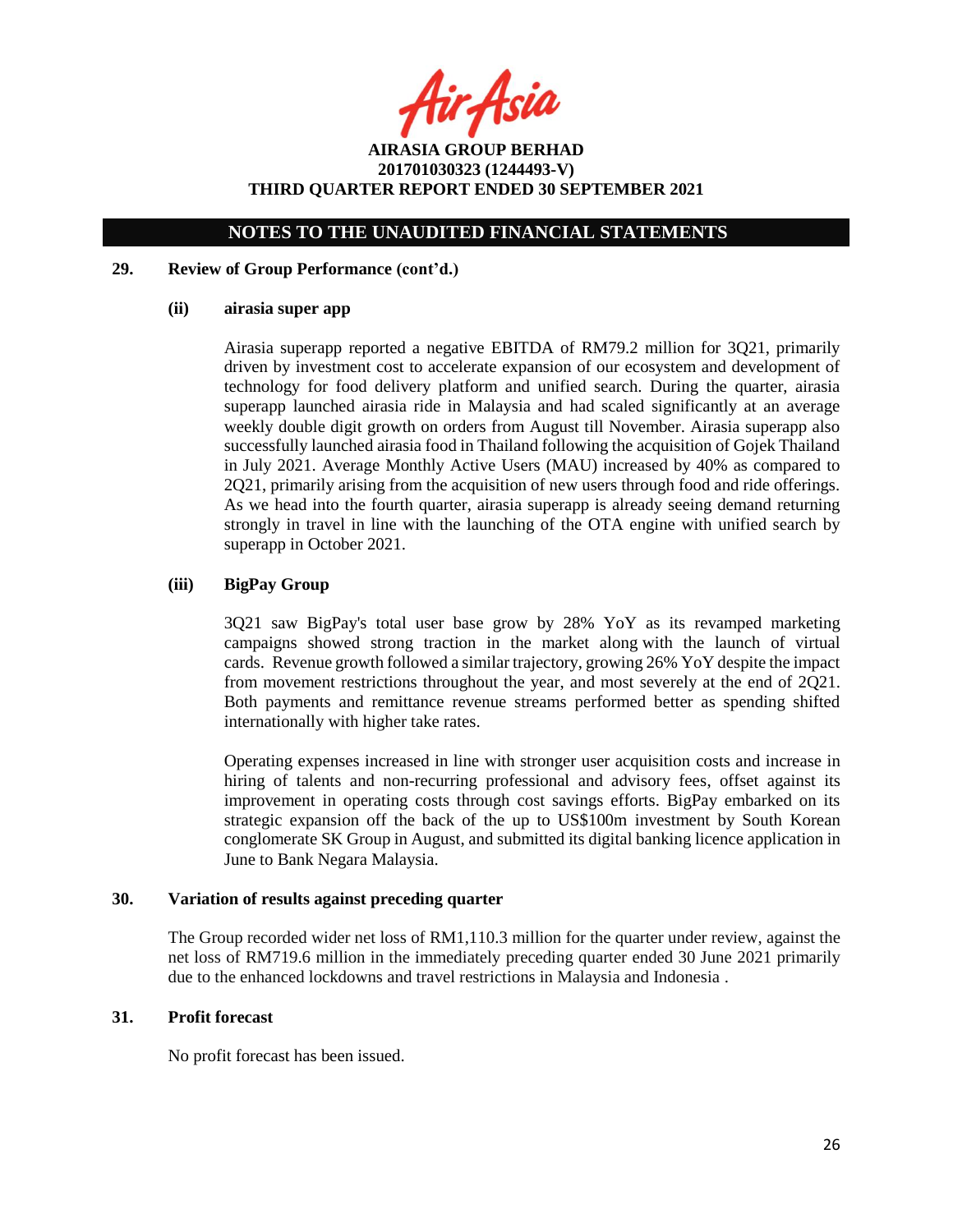fir Asia

**AIRASIA GROUP BERHAD 201701030323 (1244493-V) THIRD QUARTER REPORT ENDED 30 SEPTEMBER 2021**

## **32. Commentary on prospects**

The Aviation Group and airasia superapp welcomes the news of upliftment of domestic travel restrictions across the region and the various reopening measures by countries such as sandbox, travel bubbles and vaccinated travel lanes that will encourage the return of international travel. Immediately, the Group saw an upward trajectory of sales with the gradual recovery of travel. As the right foundations were put into place over the last year, the Group's airline business has emerged as a leaner and more optimised airline operation, of which the fruits of labour continue to be seen throughout the period ended 30 September 2021 with lower cashburn from operations. We expect the current sales momentum and reduced cashburn trend to continue into 4Q21 as the Group is well positioned to serve the pent up leisure travel demand.

As part of the Group's transformation journey to be more than an aviation group, the Group is nearing its completion of its restructuring of the distinct business pillars within the Group with independent management. Other than the aviation industry, we are seeing traction in our aircraft engineering maintenance business under Asia Digital Engineering, cargo and last mile deliveries under Teleport, airasia superapp and Bigpay.

While still in its first year of operations, our aircraft engineering maintenance business is able to provide faster turnaround time for maintenance check for aircraft which is much needed as travel picks up and airlines are reactivating aircraft that were in hibernation.

Airasia superapp has expanded its offerings beyond the travel segment, with airasia food expanding its offerings to Singapore, Johor Bahru, Malacca, Kota Kinabalu, Penang and Bangkok and other offerings such as airasia rides and travel mall. BigPay has also applied for a digital banking licence in Malaysia with a consortium of strategic partners. Teleport is focusing on building out a reliable cargo network and a 24-hour delivery end-to-end infrastructure with the conversion of two A320 passenger aircraft as cargo only planes and leased 1 freighter aircraft. Teleport is also currently working on leasing another two (2) freighter aircrafts targeted to be made available in 3Q22.

The shareholders of the Company, at the Extraordinary General Meeting on 11 November 2021, have approved the proposed RCUIDS which is expected to be completed by the end of the year. We have also completed two batches of renegotiation of lease terms with our lessors which will see a lower lease rental per aircrafts in the future and we expect to complete the renegotiations with all lessors by end of the year.

Through these various fundraising exercises and cost containment measures that the Group is working on, the Board foresees it will have sufficient liquidity to sustain the business operations throughout 2021 and 2022.